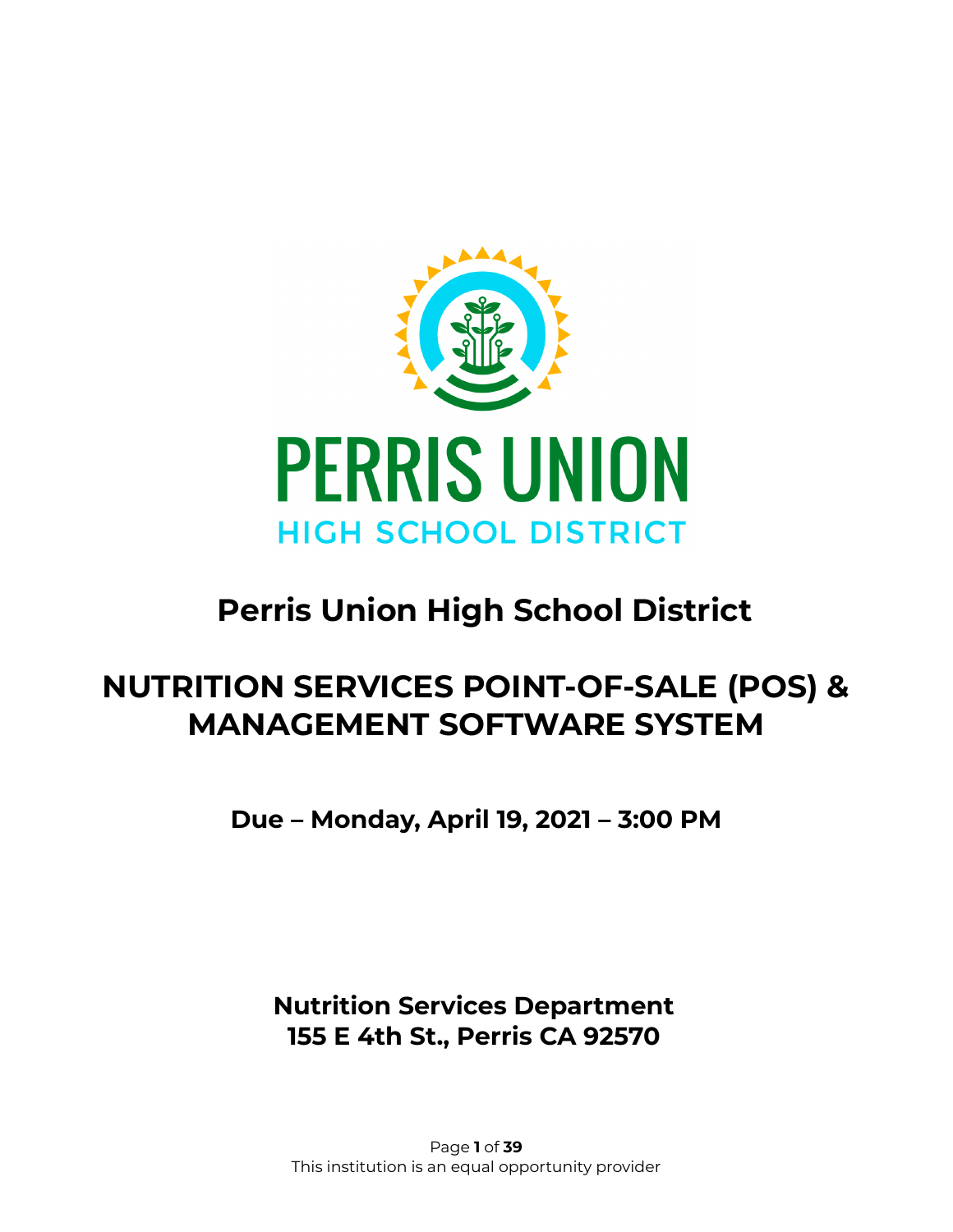### **NOTICE OF INTENT**

It is the intent of the Perris Union High School District to award a multi-year (3-year) contract as a result of this Request for Proposals (RFP). Products and/or services considered for award shall equal or exceed a minimum quality level of industry standards as defined within this RFP, and shall comply with all applicable federal, state, and local technical, environmental, and performance standards and specifications.

**DEFINITIONS:** In this RFP and in the Contract, the following terms are defined as follows:

- A. **Best Value"** means the method by which a contract, if any, is awarded, in accordance with applicable laws, rules, and regulations. Best Value includes multiple parameters, including experience, references, quality of Vendor's product(s) and/or services, and price.
- B. **"Contract"** means an agreement entered into between the District and a vendor as a result of this RFP. The Contract consists of the Request for Proposals, including all Addenda, Vendor's Proposal that is satisfactory to the District, and the District's Contract form(s), which may include, but are not limited to, a written contract, an agreement letter, or a purchase order.
- C. **"PUHSD, Perris Union High School District, and/or the District, and/or government entity"** refers to Perris Union High School District
- D. **"Proposer"** refers to the person/firm that submits the proposal to this RFP.
- E. **"Project"** means the Scope of Work for furnishing goods and services as outlined in this RFP.
- F. **"Proposal"** refers to the documents submitted by a Proposer that addresses the scope and requirements of this RFP.
- G. **"RFP"** refers to this Request for Proposals.
- H. **"Responsible Vendor"** means a vendor with adequate financial resources (or the ability to obtain such resources), who can comply with the software service requirements, and who is a qualified and established firm regularly engaged in the type of business that provides the goods and/or services herein.
- I. **"Responsive Proposal"** refers only to those proposals that comply with all material, minimal requirements and administrative aspects of this RFP.
- J. **"Vendor"** refers to the person(s)/entity(ies) to whom a contract is awarded pursuant to this RFP.
- K. Singular terms shall include the plural and vice versa. A gender reference includes both genders.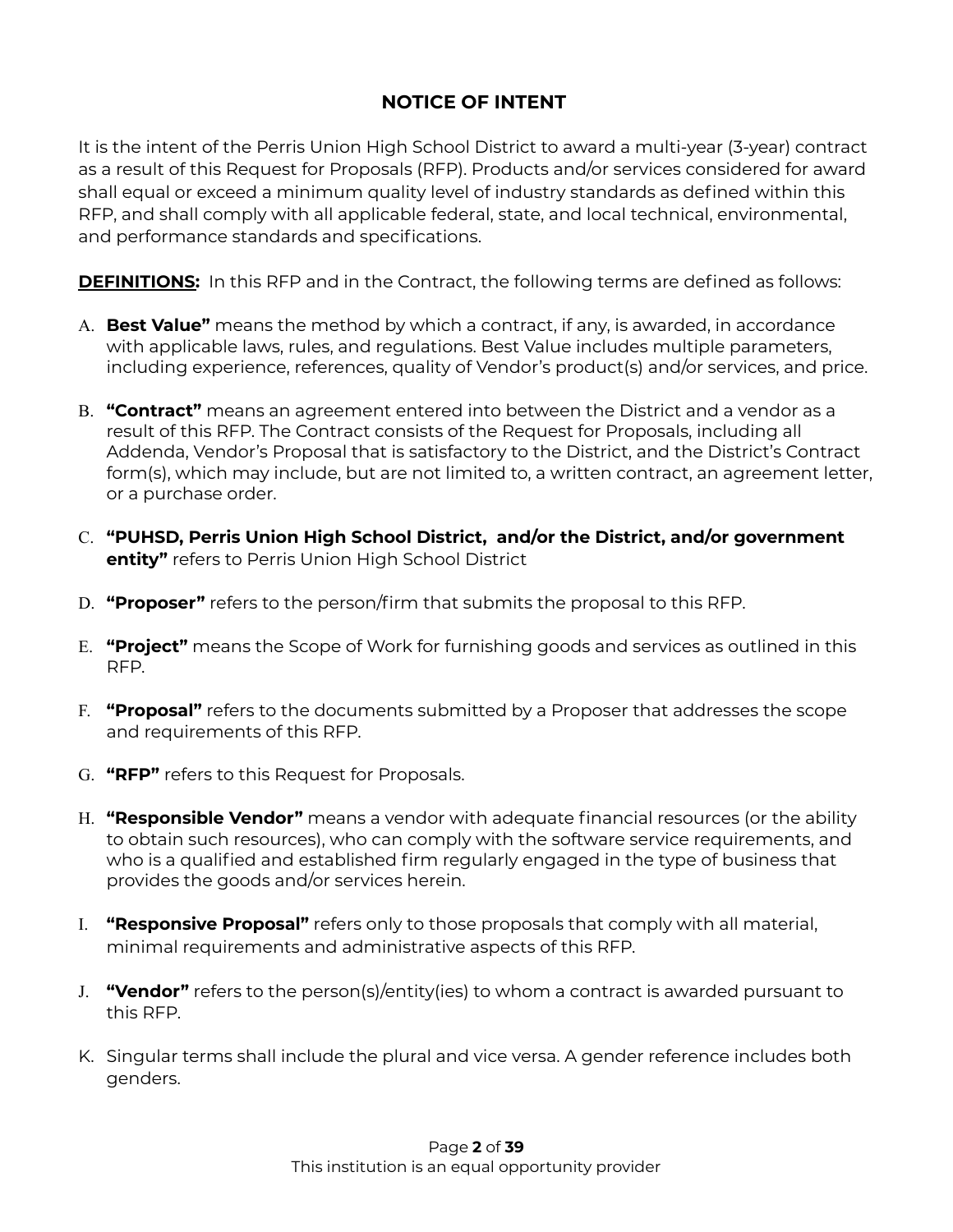Dear Vendor,

The Perris Union High School District is pleased to provide you with these document forms enabling you to respond to this year's Nutrition Services Point-of-Sale and Management Software System RFP.

The District has 8 School Sites with over 10,000 students. The Food Service department participates in the NSLP breakfast, lunch, snack programs. The District has an 76% free and reduced student population with over 6,000 meal transactions a day.

Our goal is to encourage full participation in the school lunch program for all students giving them the opportunity to consume well-rounded meals during break periods. The Department generates about \$400,000 in yearly cash income with approximately two-thirds of the meal payments handled with our current on-line payment system MySchool Bucks.

California has passed student data privacy laws, Ed Code 49073.1 (incorporating AB 1584) and CA Business & Professions Code 22584 (incorporating SOPIPA), that require schools to only enter into contracts for digital resources that meet the stated data privacy thresholds; therefore, we need to have a signed data privacy agreement as part of this RFP.

The Perris Union High School District is a part of the CA Student Privacy Alliance; all our providers are to sign the CA Student Data Privacy Agreement or CSDPA. The document web address link is included with this agreement and you may find it here: [https://sdpc.a4l.org/agreements/CSDPA\\_2\\_0.pdf](https://sdpc.a4l.org/agreements/CSDPA_2_0.pdf). For further information, the Web page is located at [https://sdpc.a4l.org/view\\_alliance.php?state=CA](https://sdpc.a4l.org/view_alliance.php?state=CA).

The proposal documents in the packet include:

- Document Check-off for Sheet Signed & Dated
- Instructions & Information for Proposers
- General Conditions
- RFP Pricing Matrix Form
- Proposer Criteria Form
- Proposal Form
- Non Collusion Declaration
- Certificate And Disclosure Statements (2)
	- o Certificate Regarding Lobbying
	- o Suspension And Debarment Certification
- Contractor's Certification Regarding Drug-Free Workplace
- Contractor's Certification Alcoholic Beverage and Tobacco- Free Workplace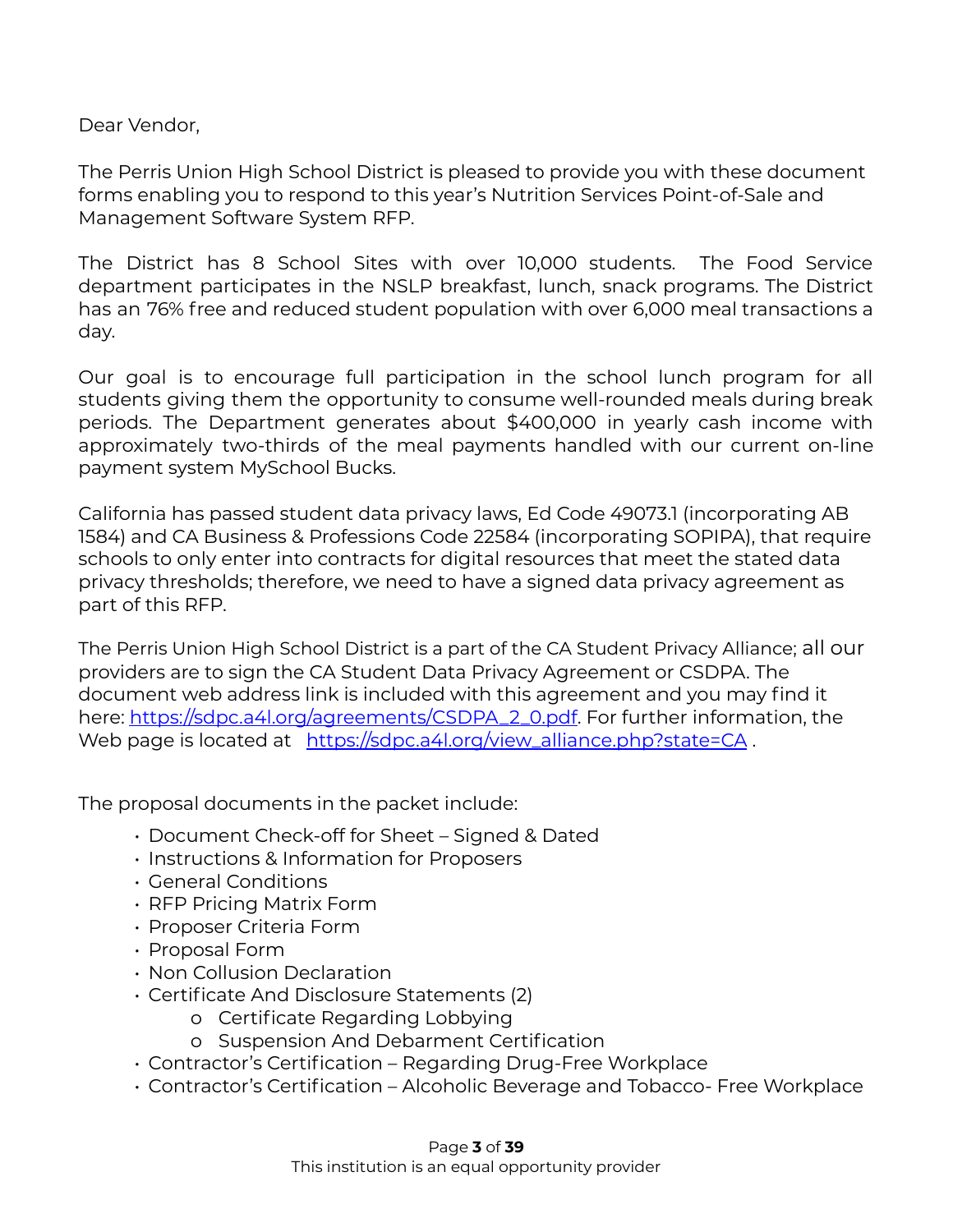- Contractor's Certification Worker Compensation
- Clean Air and Water Certification

Please take special notice of all the terms and conditions in the proposal document in order to be a successful Proposer. A document check off sheet has been included to assist you.

Thank you for taking the time to submit a proposal on our business. We hope many of you are successful Proposers and that we will enjoy a mutually profitable relationship with your company.

*Sincerely,*

Audrey Mitchell Director of Food Servicers Perris Union High School District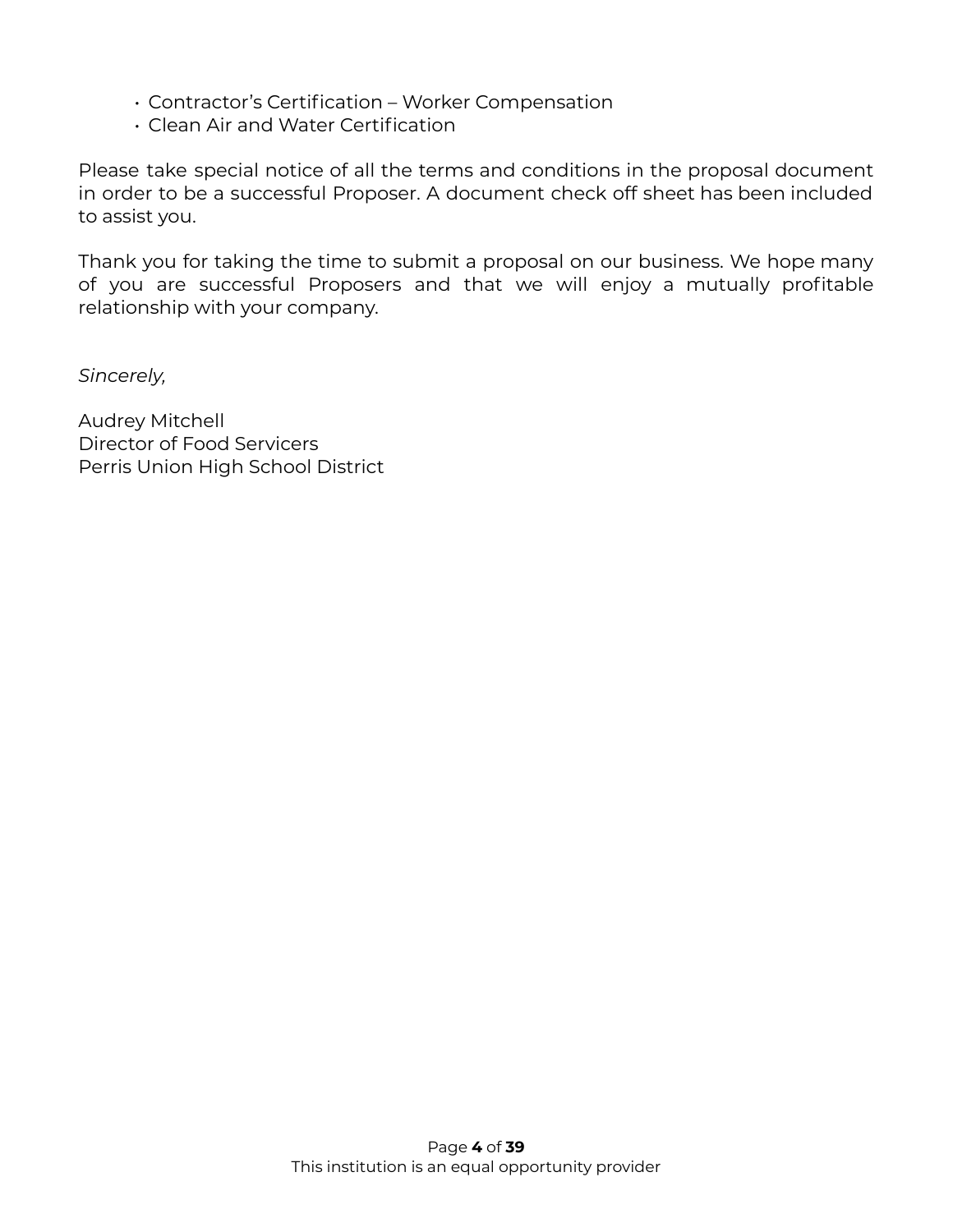# Perris Union High School District

## **Document Check-Off Sheet**

- ❏ California Student Privacy Agreement or DSDPA
- ❏ Proposer Criteria Form (Provides minimum requirements of proposers and references)
- ❏ Proposal Form (Document in which proposer agrees to the terms of the proposal is awarded)
- ❏ Non Collusion Declaration with Signature
- ❏ **Equal Opportunity Employment**
- ❏ Certificate And Disclosure Statements (This certification is required to be completed by the contractor each time an SFA renews or extends an existing contract that exceeds \$100,000)
- ❏ Certification Regarding Lobbying (Required annually for any new contracts or extensions of contracts that could exceed \$100,000. Required to receive one from every existing or potential contractor to be considered for Proposal)
- □ Suspension and Debarment (Required annually for any new contracts or extensions of contracts that could exceed \$100,000. Required to receive one from every existing or potential contractor to be considered for Proposal)
- $\Box$ Contractor's Certification - Regarding Drug Free Workplace
- ❏ Contractor's Certification - Alcoholic Beverages and Tobacco Free Workplace

**\_\_\_\_\_\_\_\_\_\_\_\_\_\_\_\_\_\_\_\_\_\_\_\_\_\_\_\_\_\_\_\_\_\_\_\_\_\_\_ \_\_\_\_\_\_\_\_\_\_\_\_\_\_\_\_\_\_\_\_\_\_\_\_\_\_\_\_\_**

- ❏ Contractor's Certification - Worker Compensation
- $\Box$ Clean Air and Water Certification

**Please COMPLETE, SIGN & RETURN the following items with your sealed proposal: Failure to return any of the above items completed and signed with the original sealed proposal may qualify your proposal non-responsive.**

**Signature Date**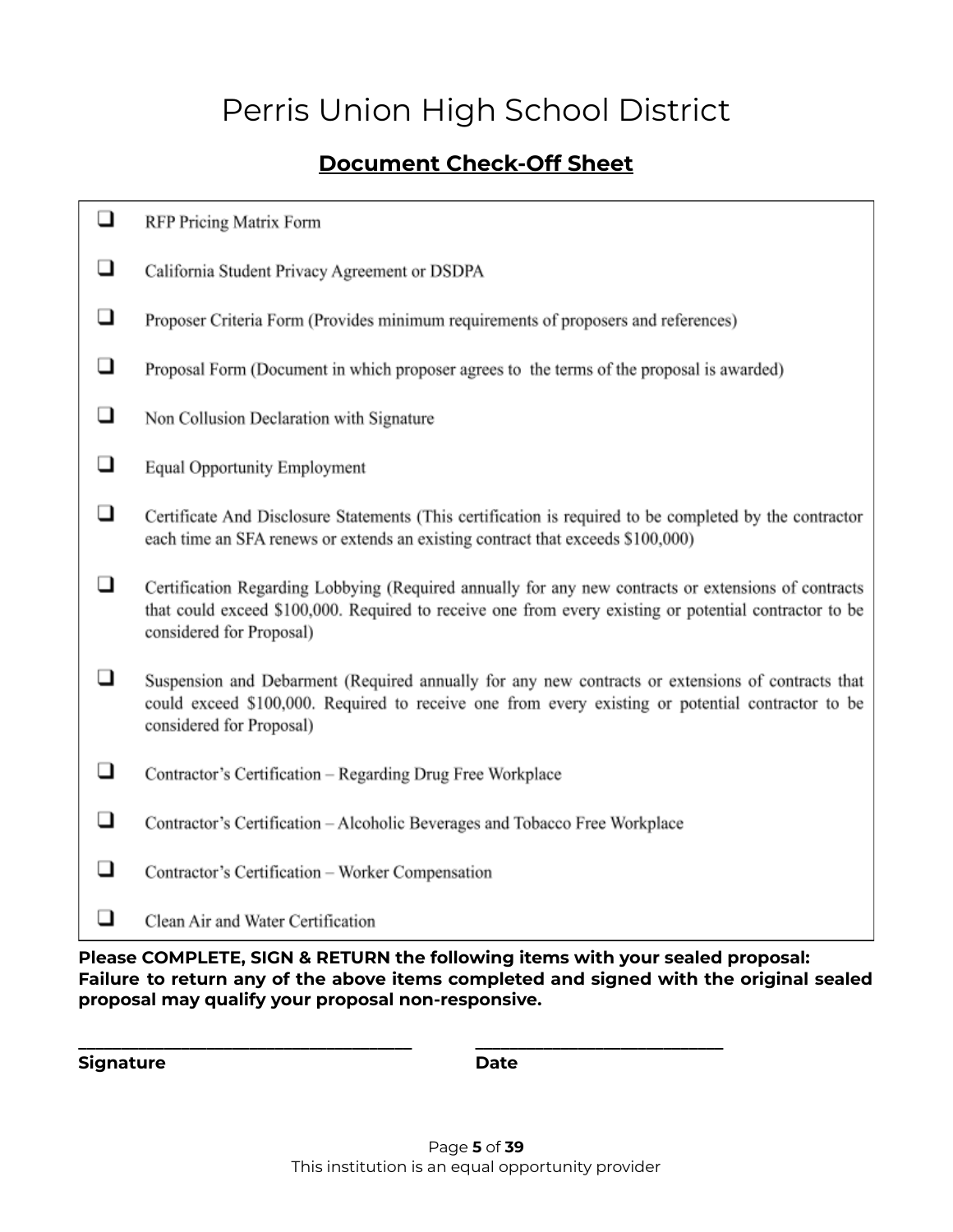### **STANDARD TERMS AND CONDITIONS**

**1. PLACE FOR SUBMITTING SEALED PROPOSALS:** Proposals must be submitted at the following location ("Place for Submitting Sealed Proposals"):

> Perris Union High School District, Nutrition Services Department- Audrey Mitchell 155 E. 4<sup>th</sup> Street, 2<sup>nd</sup> Floor Perris CA 92570.

- **2. PROPOSAL DEADLINE:** Proposals must be received at the Place for Submitting Sealed Proposals not later than *Monday, April 19, 2021,* at *3:00 p.m.* ("Proposal Deadline"). No late proposals will be accepted. Proposals submitted shall include one (1) hard copy and one (1) thumb drive copy of the proposal.
- **3. RFP FORM**: Each proposal must be made on the proposal form and cover sheet provided. Please note that if a discrepancy occurs between the proposal forms and the proposal cover sheet, the amount quoted on the proposal form will take precedence.
- **4. RFP REQUIREMENT**: Each proposal must be submitted in a sealed envelope addressed to :

Perris Union High School District, Nutrition Services Department- Audrey Mitchell 155 E. 4<sup>th</sup> Street Perris CA 92570

Each sealed envelope containing a proposal must be plainly marked on the outside:

**"Nutrition Services Point-of-Sale and Management Software System RFP 041921"**and the envelope must bear on the outside the name and complete address of the vendor.

- **5. NOTE TO PROPOSERS:** Vendor must be willing to include ALL General Features listed in Attachment A in order to be considered responsible and responsive for this proposal.
- **6.** SERVICE REQUIREMENT: The successful vendor agrees to accomplish all work covered by these specifications.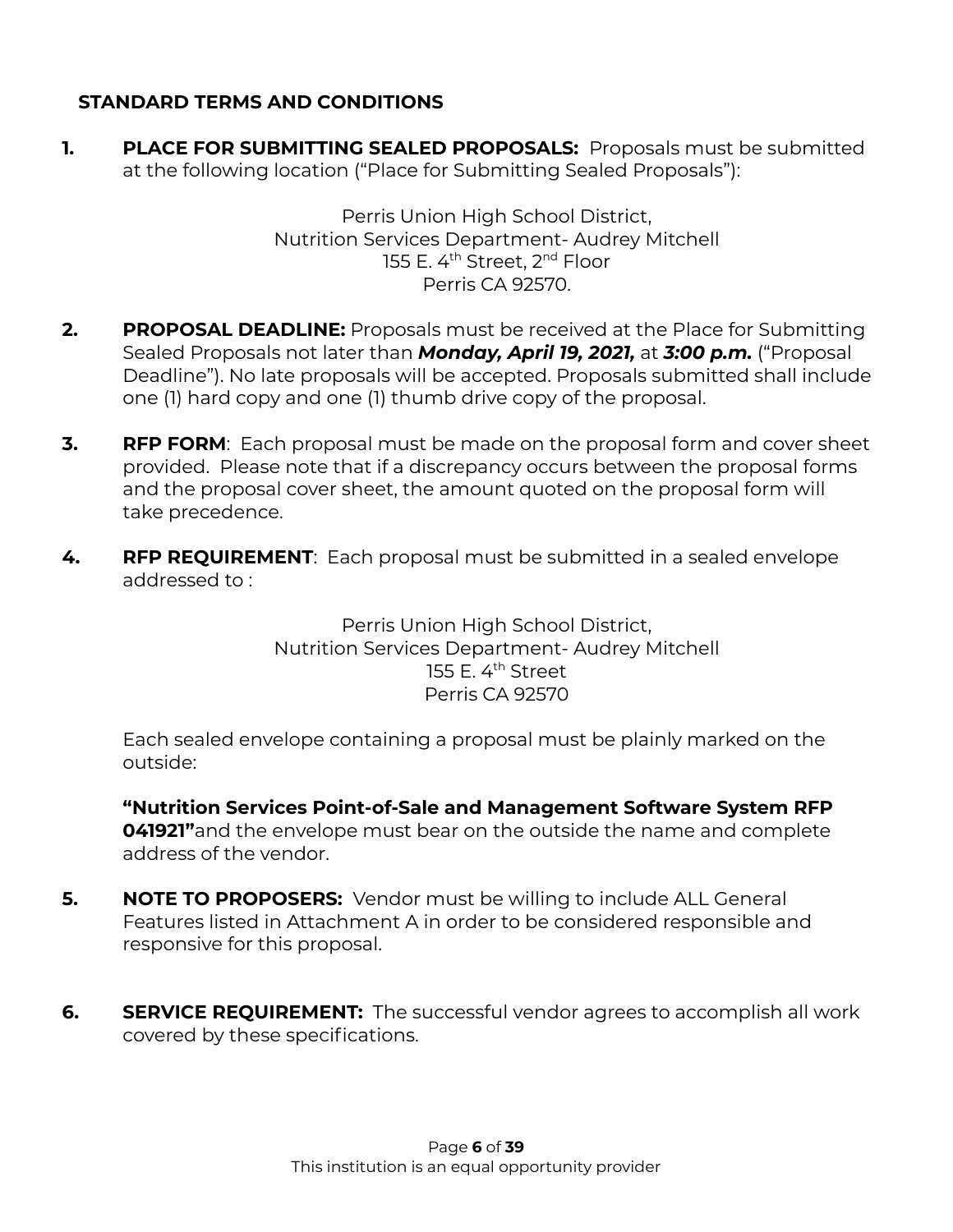### **7. PERFORMANCE BOND: A performance bond is not required.**

On May 5, 2016, the U.S. Department of Agriculture (USDA) issued Policy Memorandum SP 35-2016: This memo clarifies that the bonding requirements in 2 *CFR*, Section 200.325 apply only to subcontracts of construction or facility improvement contracts exceeding the Simplified Acquisition Threshold

- **8. PREVAILING LAW**: In the event of any conflict or ambiguity between a) the Instructions to Proposers, General Conditions, Specifications, Agreement, or any other document forming a part of this RFP, and b) state or federal law or regulations, the latter shall prevail. Additionally, all equipment to be supplied or services to be performed under the RFP shall conform to all applicable requirements of local, state and federal law.
- **9. ENERGY POLICY AND CONSERVATION ACT:** Vendor will comply with the requirements of 42 USC § 6201 which contain policies relating to energy efficiency that are defined in the state energy conservation plan issued in compliance with this act.
- **10. INDEPENDENT CONTRACTORS:** While providing the items included herein, the Vendor is an independent contractor and not officer, employee, or agent of any participating school district.
- **11. NON-DISCRIMINATION ENDORSEMENT:** Vendor agrees to comply with all applicable Federal and California state anti-discrimination laws and regulations and agrees not to unlawfully discriminate against any prospective or active employee engaged in the work on basis of race, color, age, ancestry, national origin, sex, religious creed, marital status, or physical or mental disability, or sexual orientation or any other category protected by the law, including but not limited to, the California Fair Employment Practice Act, beginning with Labor Code Section 1410, and Labor Code Section 1735. In addition, the Vendor agrees to require like compliance by all subcontractors employed. or any other category protected by the law. Vendor is required to sign the Equal Opportunity Act endorsement included with this agreement.
- **12. ASSIGNMENT OF THE AGREEMENT:** No agreement awarded under this proposal shall not be assigned without the prior written approval of the participating districts.
- **13. TERMINATION OF AGREEMENT WITHOUT CAUSE:** This Agreement may be terminated by District, for any reason, during the life of this Agreement, by giving thirty (30) days' notice to Vendor. Said notice shall be in writing and shall be delivered to the addresses listed for the Vendor. District retains the right to terminate this Agreement for convenience at any time. These termination rights include any event of school closure due to Force Majeure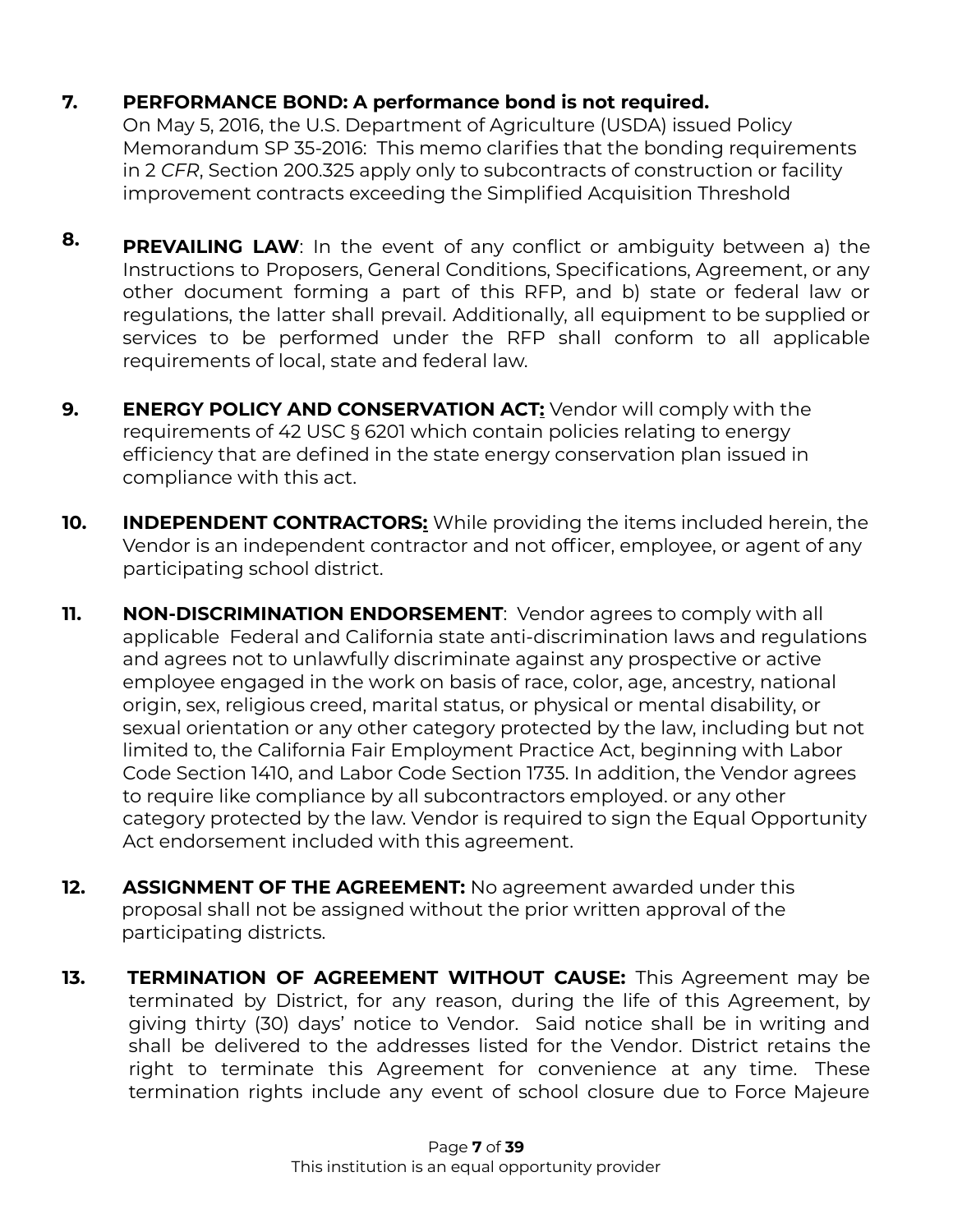and/or events beyond the control of the District, when the goods or services contracted for are no longer needed during the period of school closure. Due to significant budgetary shortfalls, the District is not in a position to pay for goods and services that cannot be delivered, used, or rendered. Vendor may terminate this Agreement only if District breaches this Agreement and shall give 30 days' written notice to District of its termination. Such notice shall be delivered to the District's Designee and shall set forth reasons for the termination. Other than payments for goods or services satisfactorily rendered prior to the effective date of said termination, Contractor shall be entitled to no further compensation or payment of any type from the DISTRICT.

- **14. RIGHTS TO INVENTIONS:** The DISTRICT retains any rights for product specifications that may be developed by the DISTRICT and used by the vendor in execution of this agreement according to 37 CFR Part 401, ''Rights to Inventions Made by Nonprofit Organizations and Small Business Firms Under Government Grants, Contracts and Cooperative Agreements,''
- **15. CALIFORNIA STUDENT PRIVACY AGREEMENT OR CSDPA:** The Perris Union High School District is a part of the CA Student Privacy Alliance; all our providers are to sign the CA Student Data Privacy Agreement or CSDPA. A link to this document is listed here: [https://sdpc.a4l.org/agreements/CSDPA\\_2\\_0.pdf.](https://sdpc.a4l.org/agreements/CSDPA_2_0.pdf) For further information, the Web page is located at [https://sdpc.a4l.org/view\\_alliance.php?state=CA](https://sdpc.a4l.org/view_alliance.php?state=CA) .
- **16. CERTIFICATION:** The Perris Union High School District may make such investigations as he deems necessary to determine the ability of the Proposer to perform the work and the Proposer shall furnish the Owner all such information and data for this purpose as it may request. The School System reserves the right to reject any proposals if the evidence submitted by or investigation of such Proposer fails to satisfy the Board that such Proposer is properly qualified to carry out the obligations of the agreement and to complete the work.
- **17. CERTIFICATION REGARDING DEBARMENT:** The vendor certifies, by submitting this proposal, that neither it nor its principals are presently debarred, suspended, proposed for debarment, declared ineligible, or voluntarily excluded from participation in this transaction by any governmental agency. Signed certification regarding lobbying; debarment, suspension and other responsibility matters; and drug-free workplace requirements form must be completed and submitted with the vendor's proposal quotes.
- **18. INSURANCE:** Vendor must submit all applicable insurance documents required upon award.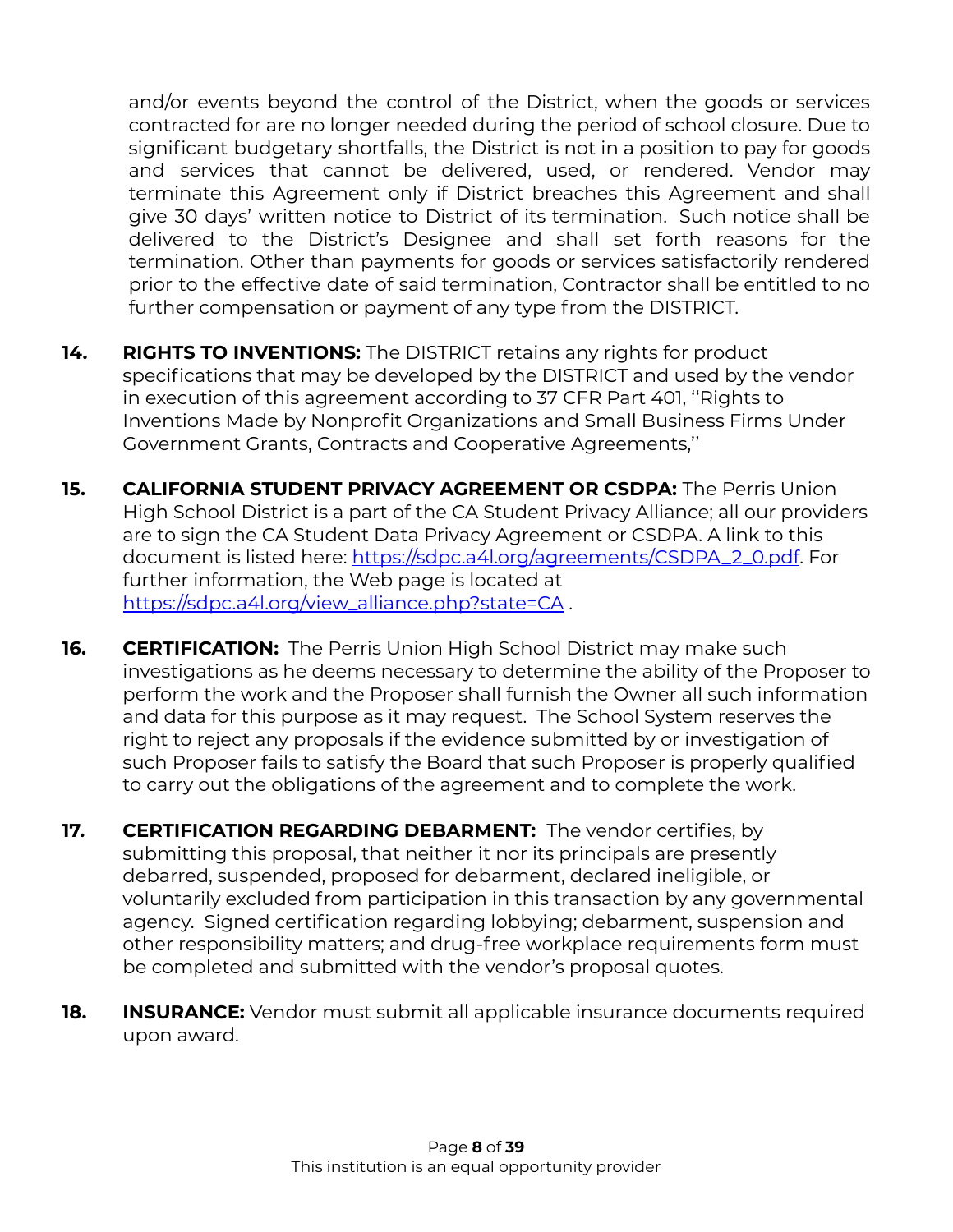**19. REJECTION OF PROPOSALS:** The Perris Union High School District reserves the right to reject, in whole or in part, any and all proposals received, to waive technicalities, or to negotiate any term(s) or provision(s) of such proposals as meet the requirements and specifications of this RFP, such rejection, waiver, or negotiation to be accomplished in any manner necessary to serve the best interests of the Perris Union High School District.

The Perris Union High School District also reserves the right to be the sole judge of the suitability of any and all proposals for use by the Perris Union High School District.

The Perris Union High School District reserves the right to reject or otherwise disregard, in whole or in part, any ambiguous proposals or proposals which are uncertain as to terms or compliance with specifications.

- **20. PROPOSAL ACCEPTANCE/REJECTION:** The Perris Union High School District reserves the right to reject any and all Proposals. The right is reserved to reject any and all quotations, to omit any items called for or to accept the proposal deemed best for the Perris Union High School District.
- **21. NON-WITHDRAWAL PERIOD**: Proposals may not be withdrawn for a period of thirty (30) days from the date of proposal opening.
- **22. GOVERNING LAW AND VENUE:** In the event of litigation, the proposal documents, specifications and related matters shall be governed by and construed in accordance with the laws of the State of California. Venue shall be with the appropriate State or Federal court located in Riverside County.
- **23. ATTORNEYS' FEES**: If suit is brought by either party to this Contract to enforce any of its terms (including all component parts of the contract documents), and the District prevails in such suit, the Contractor shall pay all litigation expenses incurred by the district, including attorneys' fees, court costs, expert witness fees and investigation expenses.
- **24. CANCELLATION:** In the event at any time during the contract period the vendor cannot provide acceptable product or service, the Perris Union High School District reserves the right to make other temporary arrangements for the procurement of a student meal accounting system.
- **25. CONTRACT PERIOD**: Contract period will be for three (3) years to expire on June 30, 2024. This contract may be extended for 2 one (1) year renewals by written agreement of both parties.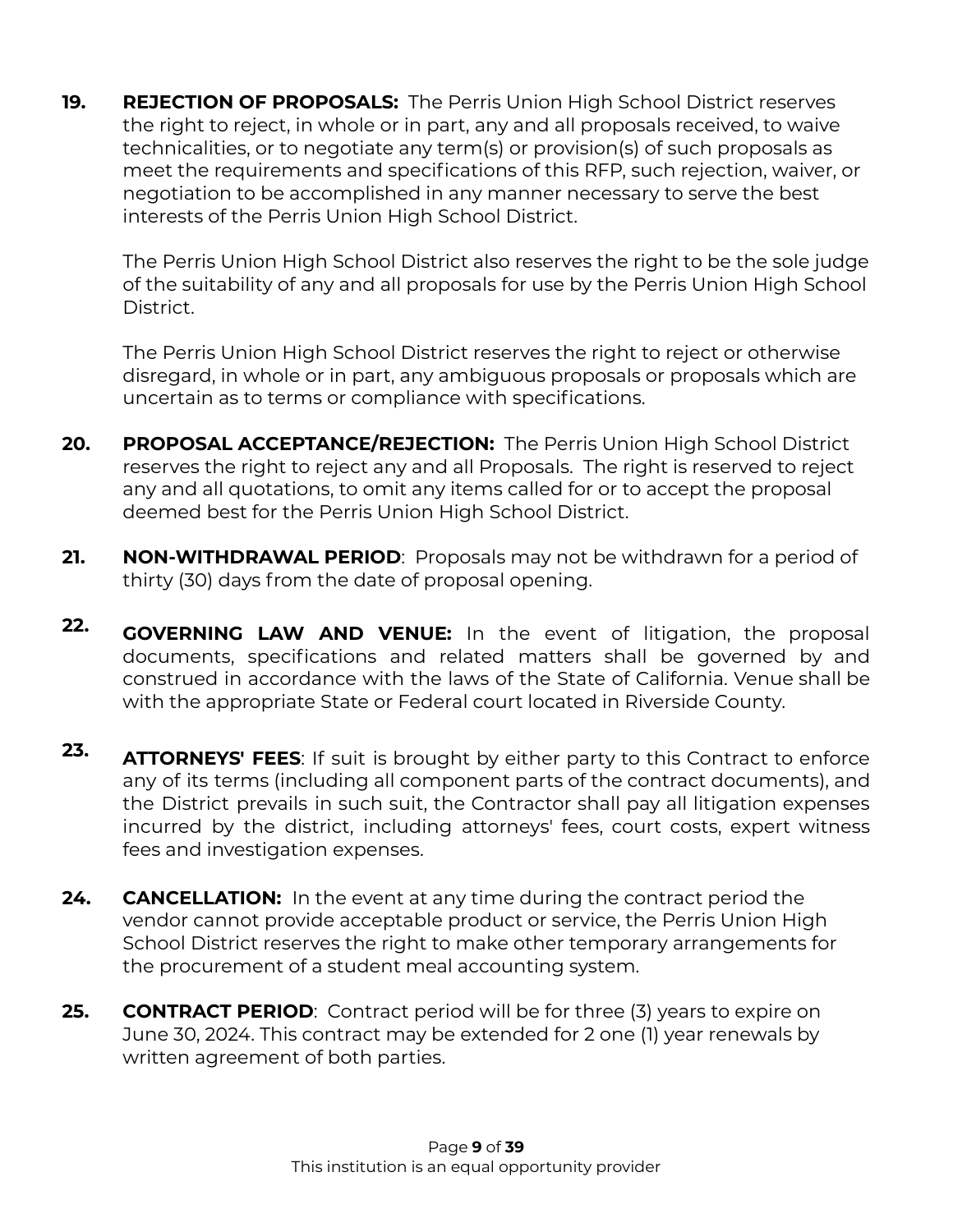**26. EVALUATION OF PROPOSALS:** Once received, Proposals will be evaluated for responsiveness. A Proposal will receive a pass/fail determination for each of the following criteria:

1. Submission of one original proposal, submission of one thumb drive copy of the proposal.

2. Proposal contains all items from the Document Check Off Sheet.

3. Bidder is not debarred from receiving government funds.

4. All required forms and the cover letter have signatures of authorized person.

5. Bidder's product does not fail to meet any requirements in the Technical Specifications in Attachment A.

If a Proposal receives a pass score on all criteria listed above, it will proceed to responsibility evaluation. Evaluations will be based on the criteria listed below. The District will assign points to each responsive proposal at its own discretion.

| <b>CRITERIA</b>                               | <b>MAX POINTS</b> |
|-----------------------------------------------|-------------------|
| <b>PRICE</b>                                  | 35                |
| ATTACHMENT A - GENERAL FEATURES               | 25                |
| PROPOSAL QUALITY                              | 20                |
| EXPERIENCE & REFERENCES OF<br><b>PROPOSER</b> | 20                |
| <b>TOTAL POINTS</b>                           | 1010              |

**1.** Points for Price will be awarded based on the total cost proposed for services with the lowest cost being awarded the most points possible.

**2.** Proposal Quality refers to the overall quality of the proposal submitted by the Proposer. This includes completeness, compliance with proposal instructions, organization, spelling and grammar, and conciseness of descriptive text material.

**3.** The District reserves the right to contact Bidders to clarify proposals and/or ask for additional information. This may include requests for demonstration of services proposed.

**4.** The District reserves the right to waive any irregularity in any proposal, to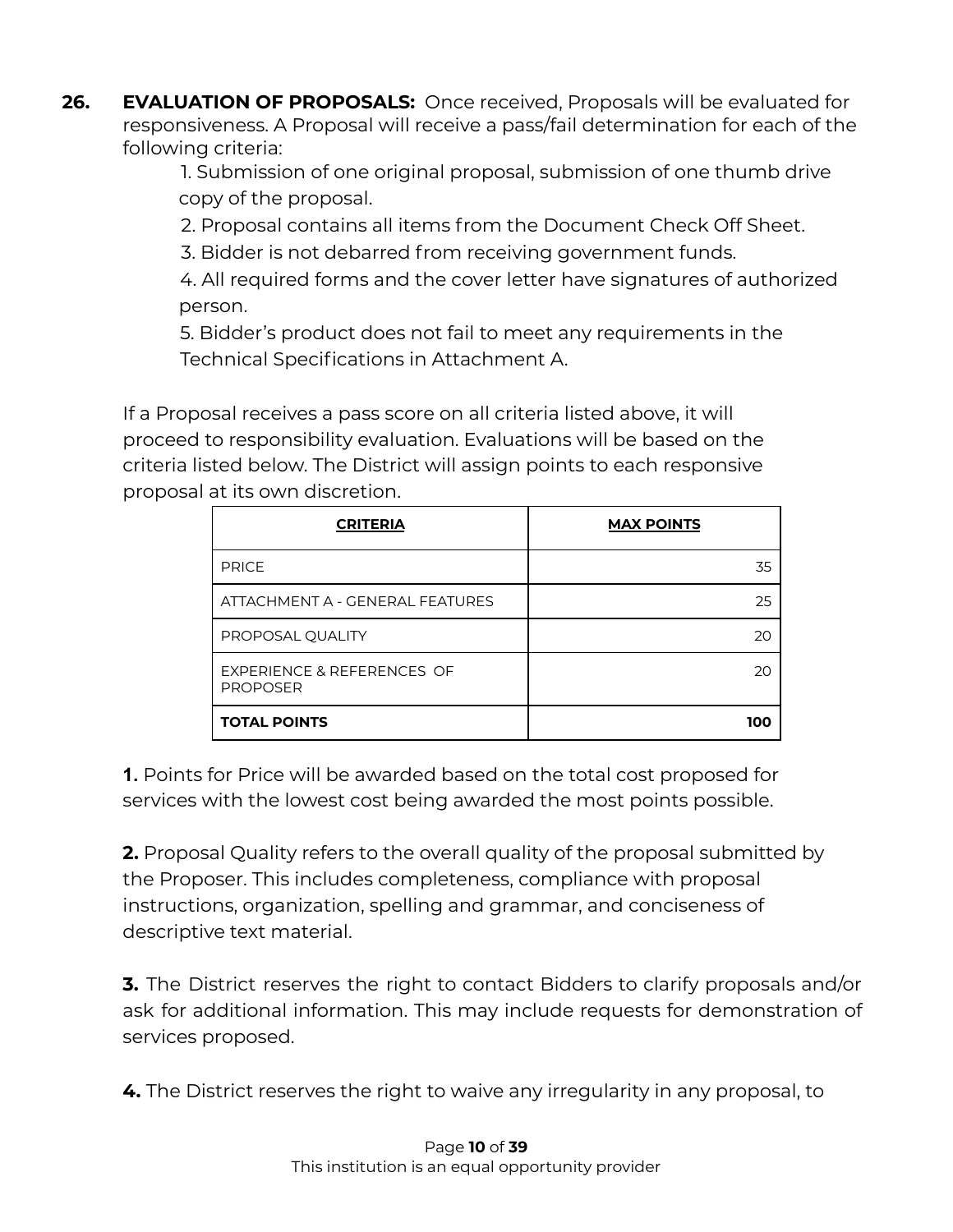accept or decline any and/or all of the proposals, to take no action whatsoever, and/or to request the submittal of new proposals. All proposals submitted become the property of the District and will not be returned.

- **27. TIME IS OF THE ESSENCE**: Failure of the successful vendor to perform contracted service or deliver the merchandise within the required time shall constitute a material breach of contract. If a breach occurs, the vendor may be responsible for any damages the school system incurs, may be removed from the Perris Union High School District's proposal list and will forfeit the proposal bond.
- **28. PRICING:** All pricing must be guaranteed for three (3) years (unless otherwise specified). Any request for price adjustment must be made a minimum of 30 days prior to the effective date, must be supported by sufficient documentation to justify, and may not exceed the original mark up or down percentage of the original offering. Any such adjustment to the contract will not be effective unless approved by the Board of Education. In addition, PUHSD will be given the immediate benefit of any price decrease in the market or allowable discount.
- **29. BILLING:** All invoices for the POS & Manager Software System are to be sent to Perris Union High School District 155 E 4th St. Perris, Ca 92570 Attention: Nutrition Services
- **30. CONDITIONS FOR PAYMENT:** All items and terms must be as specified. Vendors cannot vary the terms of the specification. Additionally, Perris Union High School District shall be allowed not less than thirty (30) working days to receive, verify delivery, and process payment to all vendors. Payment shall not be made on purchase orders until all items and terms have been verified as meeting proposal specifications and received in acceptable condition.
- **31. SERVICE REQUIREMENT:** The successful Vendor agrees to accomplish all work covered by these specifications.
- **32. FORMATION OF CONTRACT:** A signed and submitted Proposal constitutes an offer to Contract with PUHSD to provide the goods and/or perform the services specified in this RFP. An RFP does not become a part of the contract unless and until it is accepted by PUHSD after approval by the PUHSD Board of Trustees. **No Vendor shall obtain any interests or rights in any award until the District issues a Purchase Orders in the name of the vendor(s).**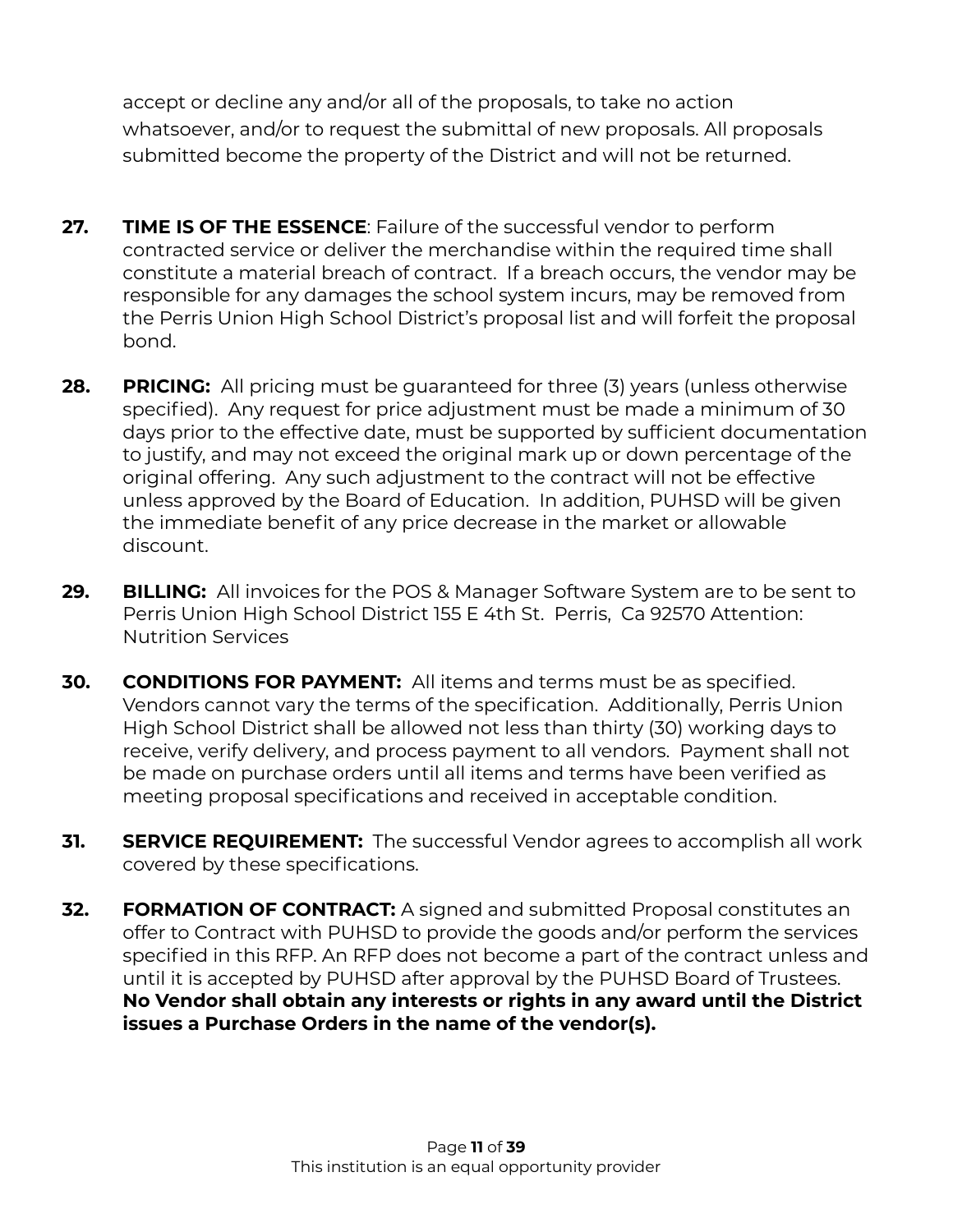**33. QUESTIONS, REQUESTS FOR CLARIFICATION, OR INTERPRETATIONS REGARDING THIS REQUEST FOR PROPOSAL:** Questions regarding this proposal may be directed in writing only, via email, to Audrey Mitchell at **[audrey.mitchell@puhsd.org](mailto:audrey.mitchell@puhsd.org)** Questions or RFI will be accepted no later than 3:00 P.M. on Wednesday, April 14, 2021.

All questions or RFI will be uploaded to the district website on Thursday, April 15, 2021, at 2:00 P.M. Prospective proposers shall not solicit or contact members of the district or other parties affiliated with the project during the proposal review process. District staff may choose to contact vendors for phone or video interviews as needed during the review process. Failure to comply with these requirements may result in disqualification.

- **34. ADDENDUMS:** In the event an addendum becomes necessary, it will originate in the Business Services Office. Any addenda issued during the time of the request for proposal distribution should be acknowledged and signed by the participating vendor and attached to their response form.
- **35. INSPECTION OF PUBLIC RECORDS:** All information received from vendors shall be subject to inspection once the proposal is awarded under California Public Records Act.

### **SPECIFICATIONS FOR Nutrition Services Point-of-Sale and Management Software System**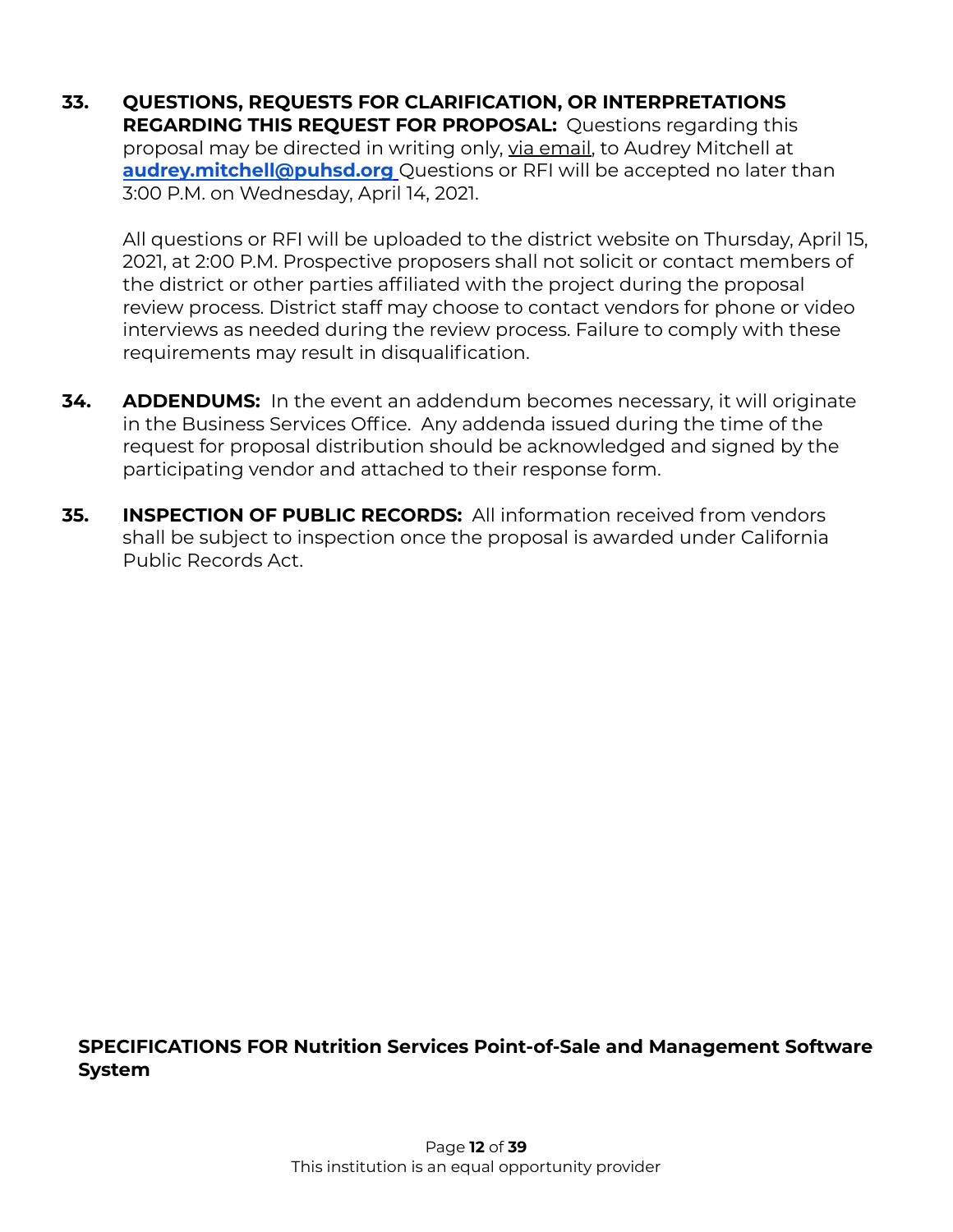### **1.0 INTRODUCTION**

The Perris Union High School District is requesting proposals from highly qualified and capable firms and individuals with experience and expertise in providing a Nutrition Services Point-of-Sale Software and Management Software System RFP (herein after referred to as "System", "Solution", "POS", or "Software")

This Request for Proposal is designed to provide interested providers with sufficient basic information to submit proposal meeting minimum requirements, but is not intended to limit a proposal's content or to exclude any relevant or essential data there from. Providers are at liberty and are encouraged to expand upon the specifications to evidence their product's full capability. However, the proposal shall be concise and to the point, addressing ALL requested information as the primary focus.

All questions pertaining to this Proposal must be submitted in writing via email only to Audrey Mitchell at [audrey.mitchell@puhsd.org](mailto:audrey.mitchell@puhsd.org) (see page 12, item 34).

Note: Audrey Mitchell will respond in writing via e-mail and copy all prospective vendors. No oral responses shall be deemed official or binding.

#### **2.0 DEMOGRAPHICS**

The Perris Union High School District has 8 School Sites with over 10,000 students. The Nutrition Services Department participates in NSLP, SBP and after school snack programs. The District has a 76% free and reduced student population with over 6,000 meal transactions a day.

Our goal is to encourage full participation in the school lunch program for all students giving them the opportunity to consume well-rounded meals during break periods. The Department generates about \$400,000 in yearly cash income with approximately two-thirds of the meal payments handled with our current on-line payment system MySchool Bucks.

**CURRENT APPLICATION AND MEAL ACCOUNTING SOFTWARE SYSTEMS IN USE:** Heartland Payment Systems – Websmartt Programs [https://www.heartlandschoolsolutions.com](https://www.heartlandschoolsolutions.com/en)

Meal Payment Systems – My School Bucks <https://www.myschoolbucks.com>

Meal Application Processing - Rocket Scan, by Image One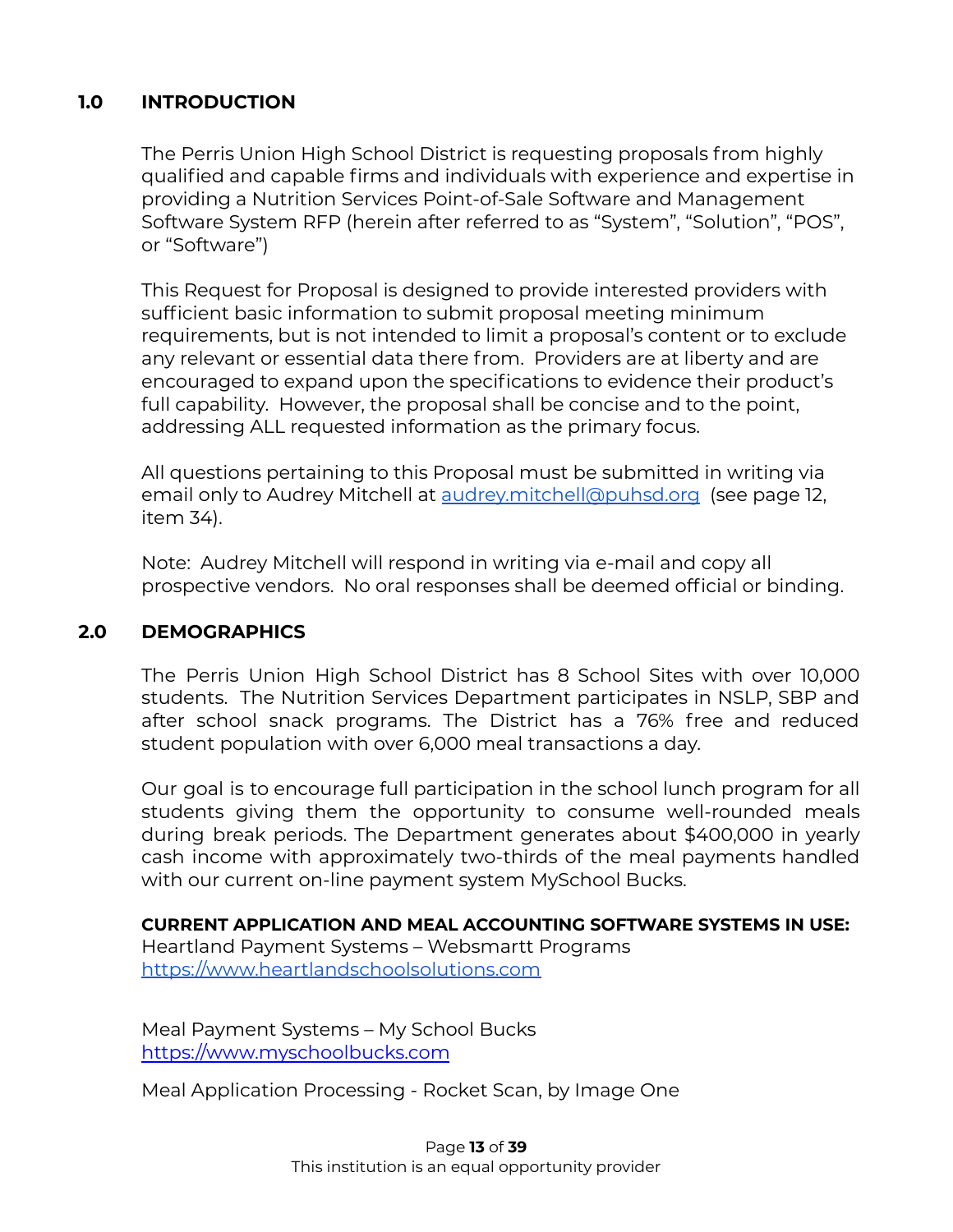#### **3.0 SCOPE OF WORK:**

**Provide a system that meets or exceeds the essential functions as listed in Attachment A: (Nutrition Services Point-of-Sale and Management Software System RFP).** In doing so, the vendor may provide a hosted or non-hosted solution to include the software necessary for the district to operate a student meal accounting and nutritional system capable of performing the essential functions of the current software solutions in a more efficient and effective manner. The solution must include the ability to receive and accurately record online payments utilizing a variety of payment methods in a timely manner. The processing and recording of all student data, including all historical meal and payment transactions, must be easily sorted and transferred between computer systems.

PUHSD is looking for a solution and a vendor that already has an established predominant presence with a minimum of three (3) medium school districts (preferably in the state of California) with a student population of at least 10,000 students, who can provide customization for our district's needs, along with all the services necessary to install the system and train district staff to become self-sufficient with the Student Meal Accounting System.

The proposed system must be centralized and customizable to the district's specifications. The system must have the ability to produce all current and future state of California and USDA reporting requirements.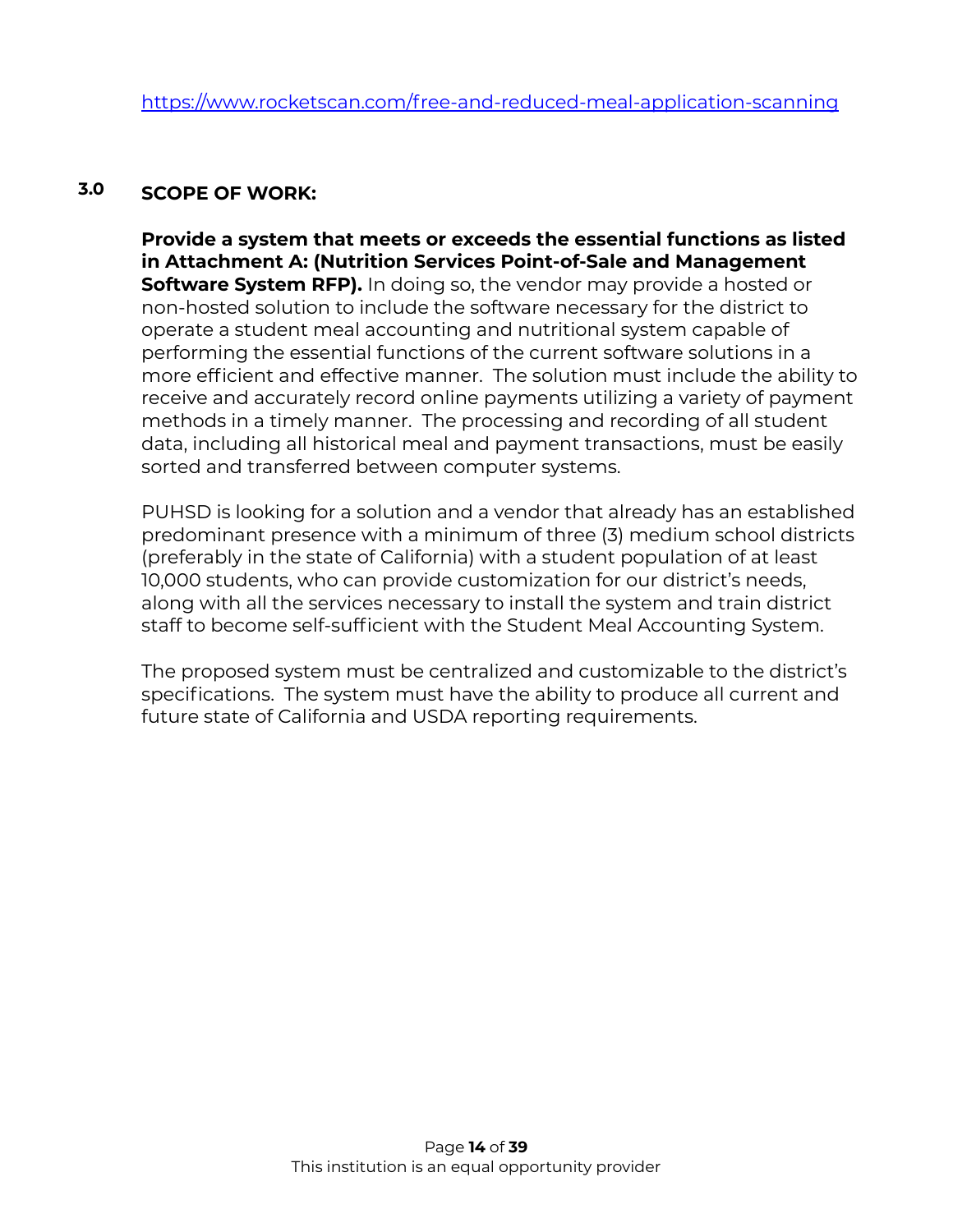# SCHOOL SITE INFORMATION

## Software quote information. Sites/Programs/Resources

| Programs                                                                            | <b>Sites</b>                                                                                                    | # of<br><b>POS</b> | Workstations |  |  |
|-------------------------------------------------------------------------------------|-----------------------------------------------------------------------------------------------------------------|--------------------|--------------|--|--|
|                                                                                     | Food Service Office                                                                                             | $\Omega$           | 4            |  |  |
|                                                                                     | <b>High Schools</b>                                                                                             |                    |              |  |  |
| ¢                                                                                   | Heritage High School                                                                                            | 11                 |              |  |  |
|                                                                                     | Paloma Valley High School                                                                                       | 11                 |              |  |  |
|                                                                                     | Liberty High School                                                                                             | 5                  |              |  |  |
|                                                                                     | Pathways for Adult Life Skills                                                                                  |                    | Ω            |  |  |
|                                                                                     | Contract sites - 100% Free - No Applications - Sales are entered manually in POS<br>System and claimed in CNIPS |                    |              |  |  |
| $++$                                                                                | Pinacate Middle School                                                                                          | 4                  |              |  |  |
| $++$                                                                                | Perris Lake High School                                                                                         |                    | 0            |  |  |
| $++, \, \mathbb{C}$                                                                 | California Military Institute                                                                                   | 3                  |              |  |  |
| ++, ¢<br>Perris High School                                                         |                                                                                                                 | 11                 |              |  |  |
|                                                                                     | <b>Totals</b>                                                                                                   |                    |              |  |  |
|                                                                                     | <b>Number of Sites with POS</b>                                                                                 | 8                  |              |  |  |
|                                                                                     | <b>Number of POS</b>                                                                                            | 47                 |              |  |  |
|                                                                                     | <b>Number of workstations</b>                                                                                   | 10                 |              |  |  |
| <b>Notes</b>                                                                        |                                                                                                                 |                    |              |  |  |
| <b>All sites offer NSLP AND SBP</b>                                                 |                                                                                                                 |                    |              |  |  |
| ++ = CEP sites (Community Eligibility<br>Program)<br>$\updownarrow$ = Snack Program |                                                                                                                 |                    |              |  |  |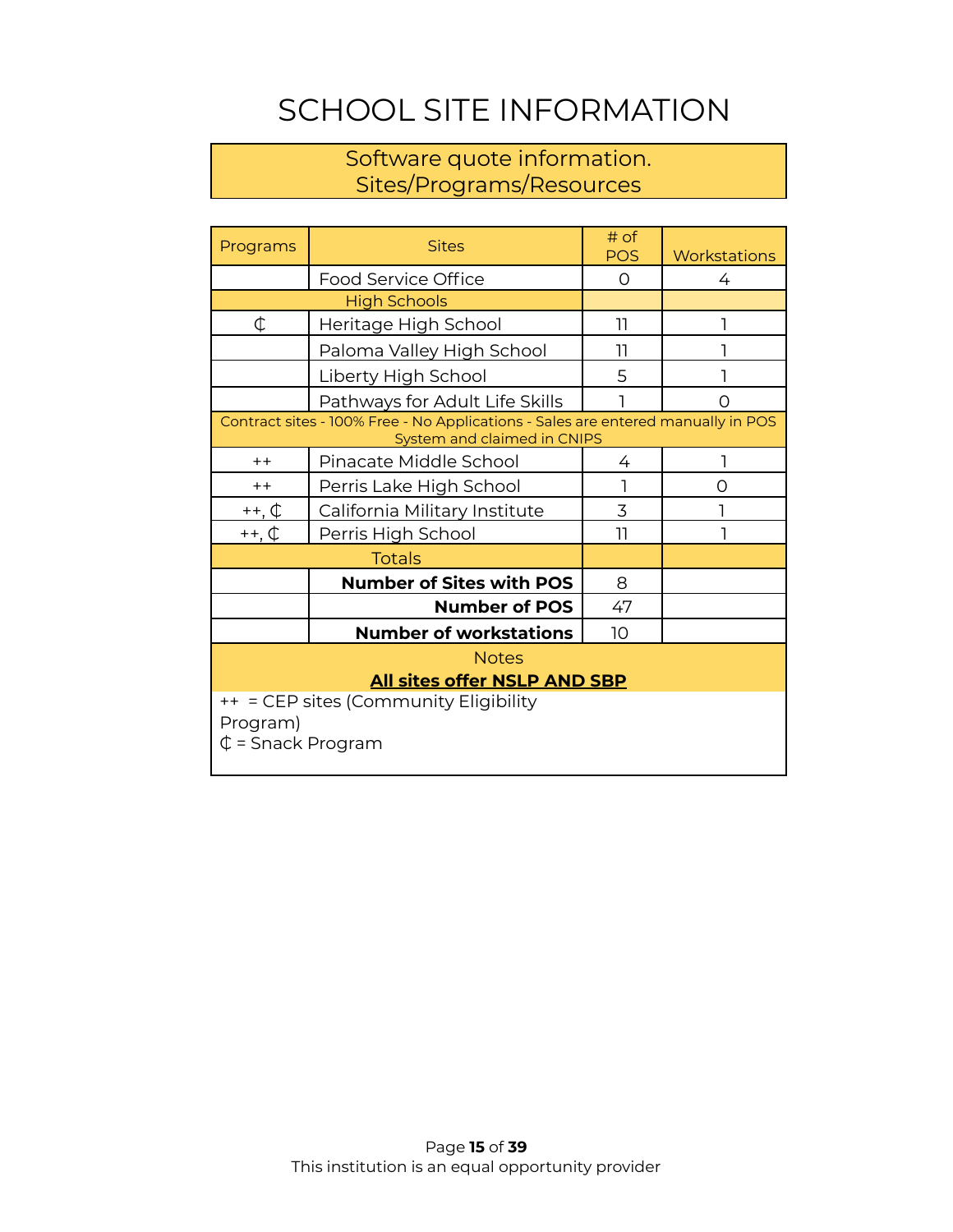# **RFP PRICING MATRIX FORM**

| <b>Mark All</b><br>that<br>apply | <b>Module/Services</b>                                                           | Year 1 | Year 2-<br><b>Renewal Fees</b> | Year 3-<br><b>Renewal Fees</b> |  |  |
|----------------------------------|----------------------------------------------------------------------------------|--------|--------------------------------|--------------------------------|--|--|
|                                  | POINT OF SERVICE MODULE                                                          |        |                                |                                |  |  |
|                                  | <b>INVENTORY MODULE</b>                                                          |        |                                |                                |  |  |
|                                  | PURCHASING MODULE                                                                |        |                                |                                |  |  |
|                                  | MENU PLANNING AND NUTRIENT<br><b>ANALYSIS MODULE</b>                             |        |                                |                                |  |  |
|                                  | PRODUCTION MODULE                                                                |        |                                |                                |  |  |
|                                  | FREE/REDUCED APPLICATION<br><b>PROCESSING</b>                                    |        |                                |                                |  |  |
|                                  | ON-LINE WEB PAYMENT PROCESSING                                                   |        |                                |                                |  |  |
|                                  | MEAL ACCOUNTABILITY AND FRONT<br>OFFICE MODULE                                   |        |                                |                                |  |  |
|                                  | ONLINE PRE ORDERING MODULE                                                       |        |                                |                                |  |  |
|                                  | <b>IMPLEMENTATION/TRAINING &amp;</b><br>SET-UP COSTS                             |        |                                |                                |  |  |
|                                  | <b>TOTAL COST</b>                                                                |        |                                |                                |  |  |
|                                  | Other Services Cost - if not included above (Add additional sheets if necessary) |        |                                |                                |  |  |

| Mark All<br>that<br>apply | Module/Services   | Year 1 | Year 2-<br><b>Renewal Fees</b> | Year 3-<br><b>Renewal Fees</b> |
|---------------------------|-------------------|--------|--------------------------------|--------------------------------|
|                           |                   |        |                                |                                |
|                           |                   |        |                                |                                |
|                           |                   |        |                                |                                |
|                           | <b>TOTAL COST</b> |        |                                |                                |

\_\_\_\_\_\_\_\_\_\_\_\_\_\_\_\_\_\_\_\_\_\_\_\_\_\_\_ \_\_\_\_\_\_\_\_\_\_\_\_\_\_\_\_\_\_\_\_\_\_\_\_\_ Name of Preparer Title

Signature of Preparer and Theorem Controller and Date

\_\_\_\_\_\_\_\_\_\_\_\_\_\_\_\_\_\_\_\_\_\_\_\_\_\_\_ \_\_\_\_\_\_\_\_\_\_\_\_\_\_\_\_\_\_\_\_\_\_\_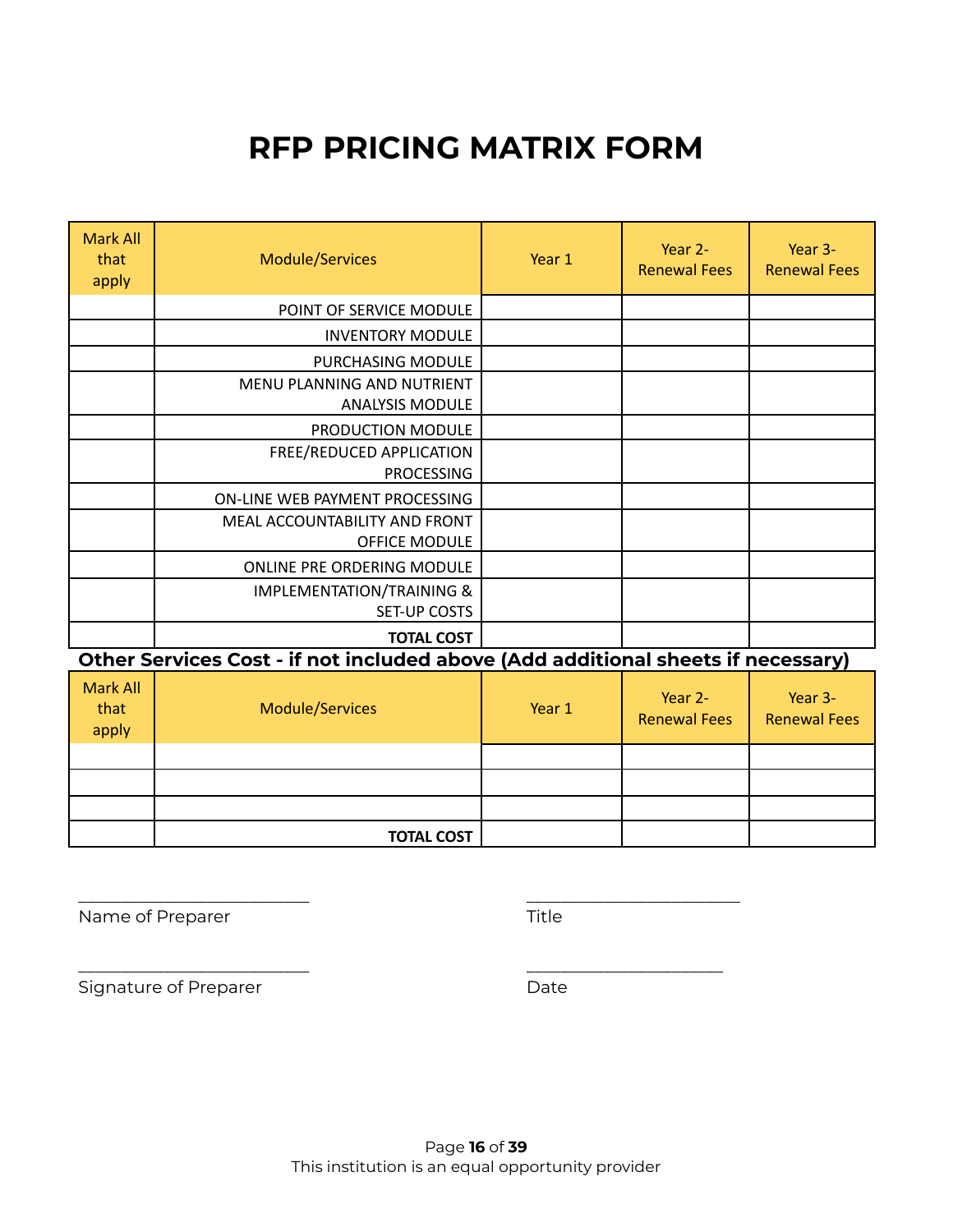# **Perris Union High School District Proposer Criteria Form**

#### **CERTIFICATIONS TO BE SUBMITTED WITH AGREEMENT**

#### PROPOSER CRITERIA FORM

The PUHSD requires that the successful Proposer meet the following minimum requirements:

- In business for minimum of 3 years
- Meet the minimum requirement as stated in the RRP
- Have three current school district references from districts with similar or larger enrollment of 10,000 students or more.

#### **Please provide three current school district references:**

|           | Name of Preparer | Title |  |
|-----------|------------------|-------|--|
|           |                  |       |  |
|           |                  |       |  |
|           |                  |       |  |
|           |                  |       |  |
| $\subset$ |                  |       |  |
|           |                  |       |  |
|           |                  |       |  |
|           |                  |       |  |
| <b>B.</b> |                  |       |  |
|           |                  |       |  |
|           |                  |       |  |
|           |                  |       |  |
|           |                  |       |  |

\_\_\_\_\_\_\_\_\_\_\_\_\_\_\_\_\_\_\_\_\_\_\_\_\_\_\_ \_\_\_\_\_\_\_\_\_\_\_\_\_\_\_\_\_\_\_\_\_\_\_ Signature of Preparer and Date Date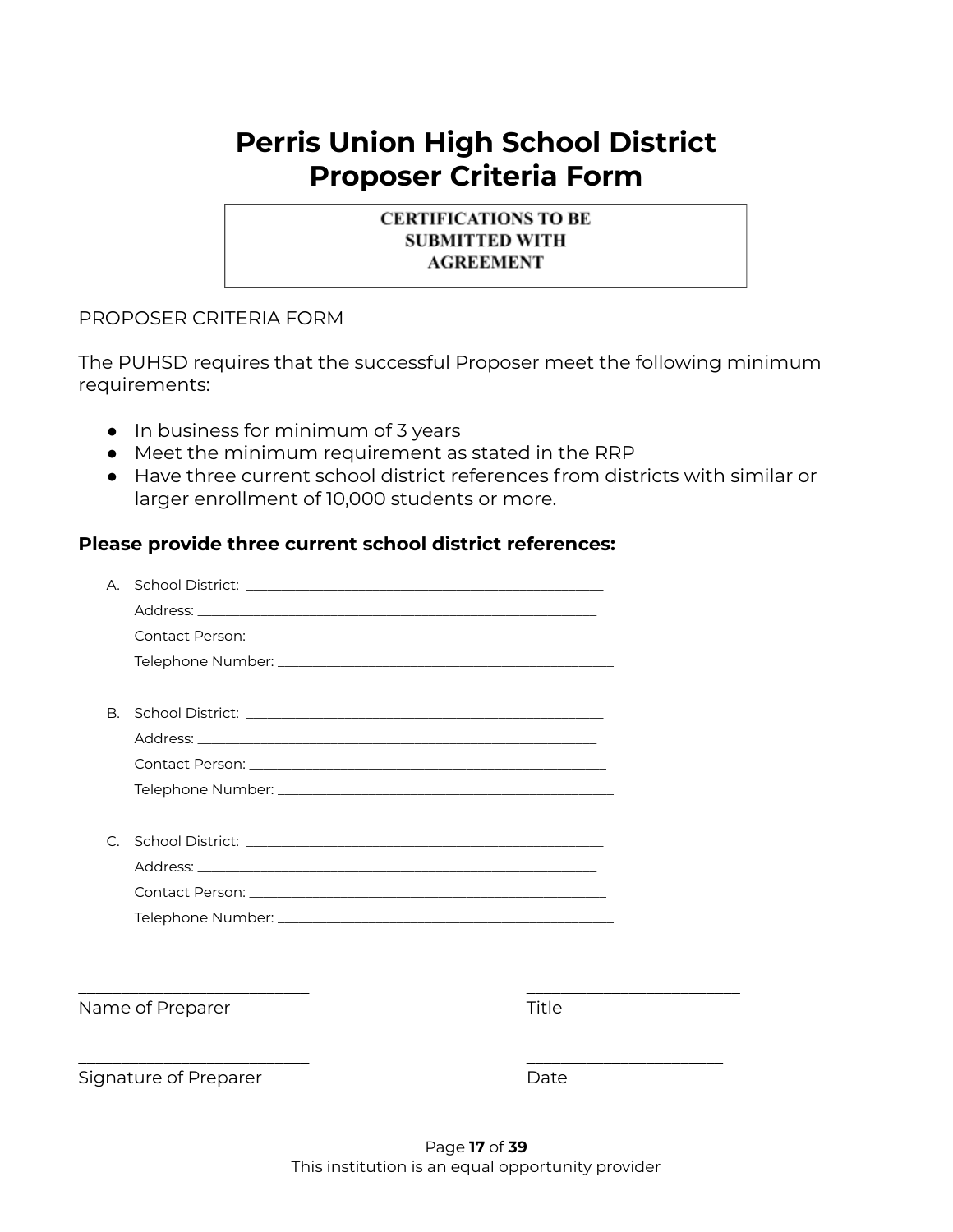By signing this form, you are verifying that your company meets the requirements stated above

## *PROPOSAL FORM*

#### *Nutrition Services Point-of-Sale and Management Software System RFP*

*Proposal Number RFP #041921* **Nutrition Services Point-of-Sale and Management Software System RFP** *Proposal Closing Date: 3:00PM, Monday, April 19, 2021 Proposal Closing Site: PERRIS UNION HIGH SCHOOL DISTRICT*

*To: Director of Food Services,*

*\_\_\_\_\_\_\_\_\_\_\_\_\_\_\_\_\_\_\_\_\_\_\_\_\_\_\_\_\_\_\_\_\_\_\_\_\_\_\_\_\_*

- *1) Pursuant to and in compliance with the Notice Inviting Proposals, Information for Proposers, General Conditions, Proposal Form, Addenda, if any, and other documents relating thereto, the undersigned Proposer, having familiarized him/herself with the terms of the proposal and the conditions affecting the performance of the proposal, hereby proposed and agrees to perform, within the time stipulated everything required in this proposal for the amount herein set forth.*
- *2) This proposal shall continue to remain in effect after the initial period indicated for as long as all parties remain in agreement for additional purchases.*
- *3) Proposer shall complete the provided Non-Collusion Declaration and include it with proposal response.*

| Name of Firm |  |
|--------------|--|
|              |  |

*Address of Firm (street, city, state)\_\_\_\_\_\_\_\_\_\_\_\_\_\_\_\_\_\_\_\_\_\_\_\_\_\_\_\_\_\_\_\_\_\_\_\_\_\_\_\_\_\_\_\_\_\_\_\_\_\_\_\_*

*(Name)*

*\_\_\_\_\_\_\_\_\_\_\_\_\_\_\_\_\_\_\_\_\_\_\_\_\_\_\_\_\_\_\_\_\_\_\_\_\_\_\_ (Title)*

> *of the Proposer, hereby certify under penalty of perjury in accordance with the laws of the State of California, that all the information submitted by the Proposer, in connection with Proposal RFP #041921, and all the representations herein made, are true and correct.*

*Executed this\_\_\_\_\_\_\_\_\_\_\_\_\_\_\_\_\_\_\_\_\_\_\_\_ day of\_\_\_\_\_\_\_\_\_\_\_\_\_\_\_\_\_\_\_\_\_\_\_ , 2021, at (county).*

*\_\_\_\_\_\_\_\_\_\_\_\_\_\_\_\_\_\_\_\_\_\_\_\_\_\_\_\_\_\_\_\_\_\_\_\_\_\_\_\_\_\_ ( ) \_\_\_\_\_\_\_\_\_\_\_\_\_\_\_\_\_\_\_\_\_\_\_\_\_\_\_\_\_ Signature Telephone*

*Date \_\_\_\_\_\_\_\_\_\_\_\_\_\_\_\_\_\_\_\_*

*END OF PROPOSAL FORM*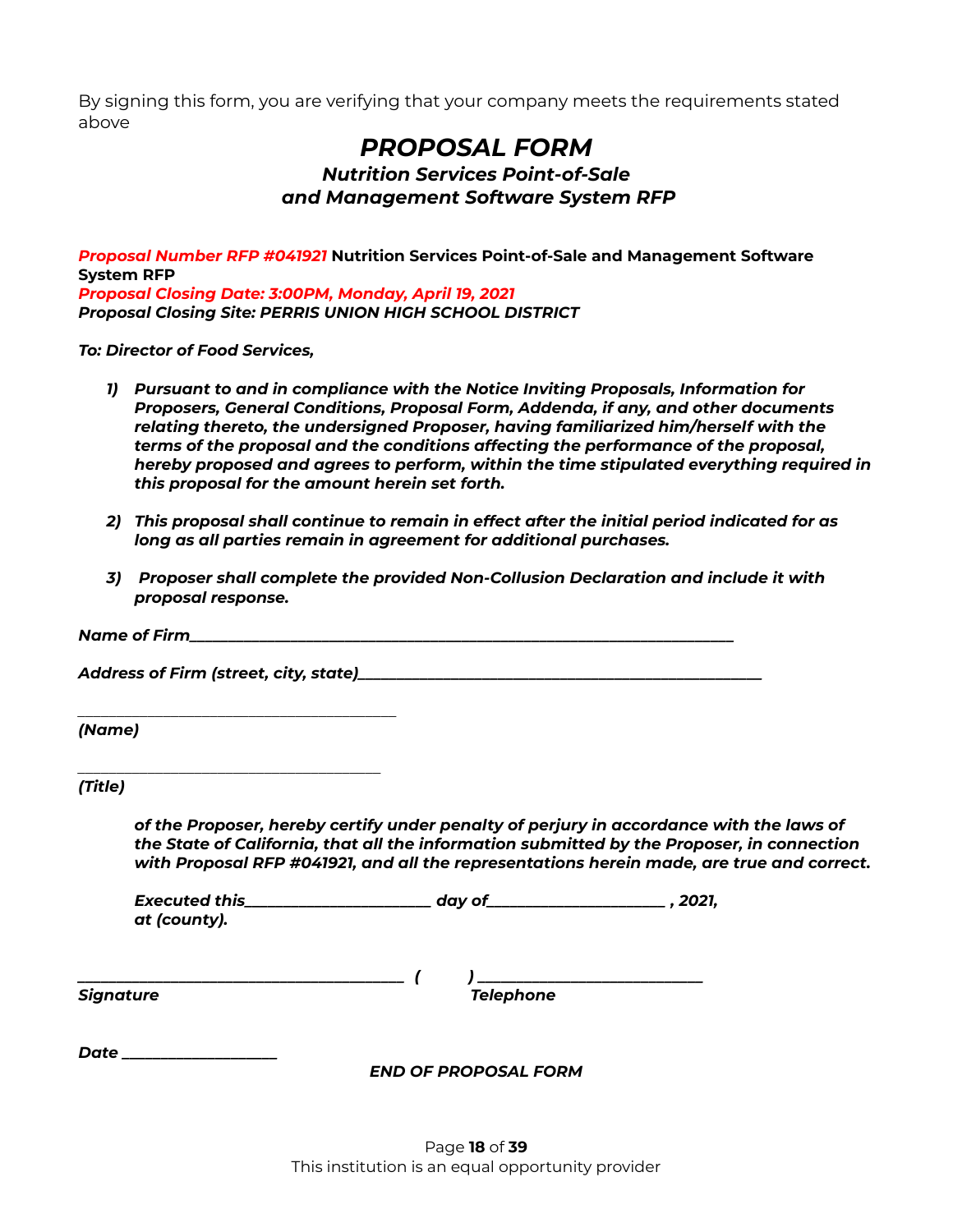#### *NONCOLLUSION DECLARATION TO BE EXECUTED BY PROPOSER AND SUBMITTED WITH PROPOSAL*

*(Public Contract Code section 7106)*

*(Amended by Stats. 2011, Ch. 432, Sec. 37. Effective January 1, 2012.)*

*The undersigned declares:*

*I am the \_\_\_\_\_\_\_\_\_\_\_\_\_\_\_\_\_\_\_\_\_\_ of \_\_\_\_\_\_\_\_\_\_\_\_\_\_\_\_\_, the party making the foregoing proposal.*

*The proposal is not made in the interest of, or on behalf of, any undisclosed person, partnership, company, association, organization, or corporation. The proposal is genuine and not collusive or* sham. The Proposer has not directly or indirectly induced or solicited any other Proposer to put in a *false or sham proposal. The Proposer has not directly or indirectly colluded, conspired, connived, or* agreed with any Proposer or anyone else to put in a sham proposal, or to refrain from biding. The *Proposer has not in any manner, directly or indirectly, sought by agreement, communication, or* conference with anyone to fix the proposal price of the Proposer or any other Proposer, or to fix any *overhead, profit, or cost element of the proposal price, or of that of any other Proposer. All statements contained in the proposal are true. The Proposer has not, directly or indirectly, submitted his or her proposal price or any breakdown thereof, or the contents thereof, or divulged information or data relative thereto, to any corporation, partnership, company, association, organization, proposal depository, or to any member or agent thereof, to effectuate a collusive or sham proposal, and has not paid, and will not pay, any person or entity for such purpose.*

*Any person executing this declaration on behalf of a Proposer that is a corporation, partnership, joint venture, limited liability company, limited liability partnership, or any other entity, hereby represents that he or she has full power to execute, and does execute, this declaration on behalf of the Proposer.*

*(Signature of Of icer)*

*(Typed Name of Of icer)*

*(Of ice)*

I declare under penalty of perjury under the laws of the State of California that the foregoing is true *and correct and that this declaration is executed on*

*\_\_\_\_\_\_\_\_\_\_\_\_\_\_\_[date], at \_\_\_\_\_\_\_\_\_\_\_\_\_\_\_\_\_[city], \_\_\_\_\_\_\_\_\_\_\_[state].*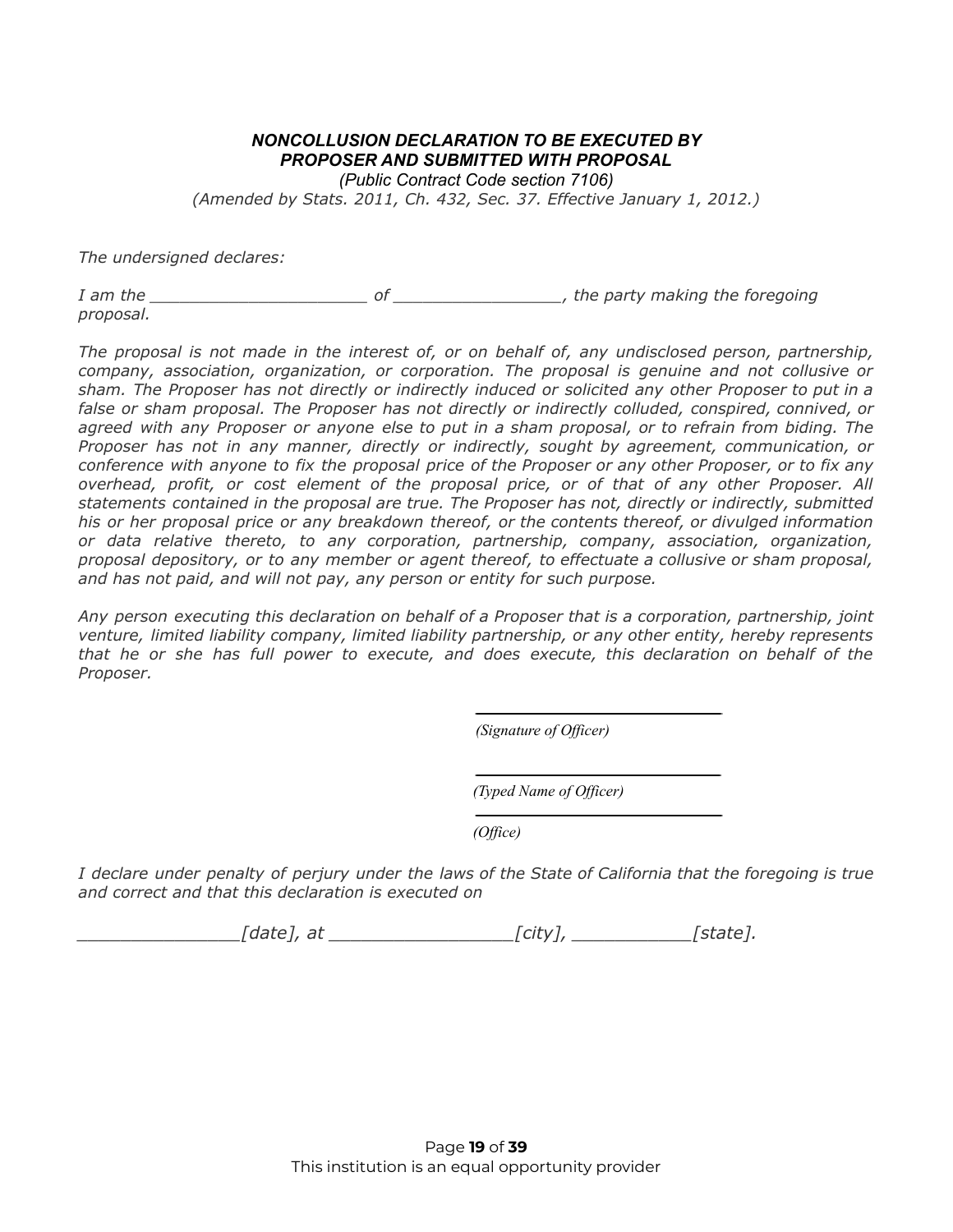#### EQUAL OPPORTUNITY EMPLOYMENT

Federal affirmative action regulations mandate that Federal contractors include an Equal Opportunity (EO) clause in all contracts, subcontracts and purchase orders. The intent is to make the nondiscrimination and affirmative action provisions of Executive Order 11246, Section 503 of the Rehabilitation Act of 1973, the Vietnam Era Veterans' Readjustment Assistance Act, and the Jobs for Veterans act flow down to all tiers of contractors

**This contractor and subcontractor shall abide by the requirements of 41 CFR §§ 60-1.4(a), 60-300.5(a) and 60-741.5(a). These regulations prohibit discrimination against qualified individuals based on their status as protected veterans or individuals with disabilities, and prohibit discrimination against all individuals based on their race, color, religion, sex, sexual orientation, gender identity or national origin. Moreover, these regulations require that covered prime contractors and subcontractors take affirmative action to employ and advance in employment individuals without regard to race, color, religion, sex, sexual orientation, gender identity, national origin, disability or veteran status.**

#### **CERTIFICATE**

I/We hereby certify that the \_\_\_\_\_\_\_\_\_\_\_\_\_\_\_\_\_\_\_\_\_\_\_\_\_\_\_\_\_\_\_\_\_\_\_\_\_\_\_\_\_\_

 $\begin{array}{c} \hline \end{array}$  (Company)

is an equal opportunity employer as defined in the Equal Opportunity Act

DATE: \_\_\_\_\_\_\_\_\_\_\_\_\_\_\_\_\_\_\_\_\_\_\_\_ \_\_\_\_\_\_\_\_\_\_\_\_\_\_\_\_\_\_\_\_\_\_\_\_\_\_\_\_\_\_\_\_\_

CONTRACTOR

By: \_\_\_\_\_\_\_\_\_\_\_\_\_\_\_\_\_\_\_\_\_\_\_\_\_\_\_\_\_\_\_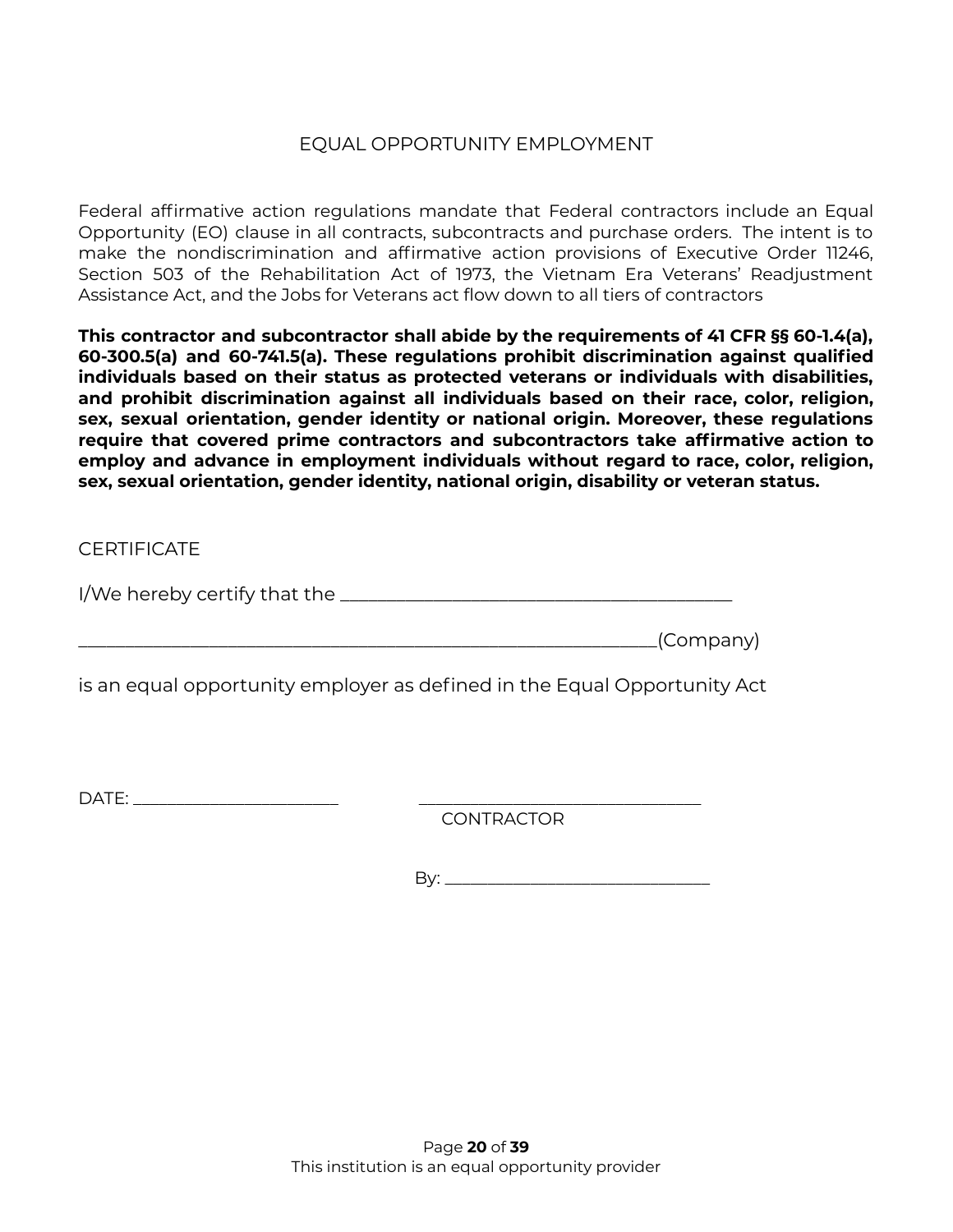**California Department of Education School Nutrition Programs Unit Child Nutrition and Food Distribution Division April 1998**

#### **CERTIFICATION REGARDING LOBBYING**

**INSTRUCTIONS: To be completed and submitted ANNUALLY by 1) any child nutrition entity receiving Federal** reimbursement in excess of \$100,000 per year and 2) potential or existing contractors/vendors as part of an **original proposal, contract renewal or extension when the contract exceeds \$100,000.**

#### **Applicable to Grants, Subgrants, Cooperative Agreements, and Contracts Exceeding \$100,000 in Federal Funds**

Submission of this certification is a prerequisite for making or entering into this transaction and is imposed by section 1352, Title 31, U.S. Code. This certification is a material representation of fact upon which reliance was placed when this transaction was made or entered into. Any person who fails to file the required certification shall be subject to a civil penalty of not less than \$10,000 and not more than \$100,000 for each such failure. The undersigned certifies, to the best of his or her knowledge and belief, that:

(1) No Federal appropriated funds have been paid or will be paid by or on behalf of the undersigned, to any person for influencing or attempting to influence an officer or employee of any agency, a Member of Congress, an officer or employee of Congress, or an employee of a Member of Congress in connection with the awarding of a Federal contract, the making of a Federal grant, the making of a Federal loan, the entering into a cooperative agreement, and the extension, continuation, renewal, amendment, or modification of a Federal contract, grant, loan, or cooperative agreement.

(2) If any funds other than Federal appropriated funds have been paid or will be paid to any person for influencing or attempting to influence an officer or employee of any agency, a Member of Congress, an officer or employee of Congress, or an employee of a Member of Congress in connection with this Federal grant or cooperative agreement, the undersigned shall complete and submit Standard Form-LLL, "Disclosure Form to Report Lobbying," in accordance with its instructions.

(3) The undersigned shall require that the language of this certification be included in the award documents for all covered subawards exceeding \$100,000 in Federal funds at all appropriate tiers and that all subrecipients shall certify and disclose accordingly.

| Name of School Food Authority Receiving Child Nutrition Reimbursement In Excess of<br>\$100,000:    |            |            | Agreement Number: |                         |       |
|-----------------------------------------------------------------------------------------------------|------------|------------|-------------------|-------------------------|-------|
| Address of School Food Authority:                                                                   |            |            |                   |                         |       |
| Printed Name and Title of Submitting Official:                                                      | Signature: |            |                   | Date:                   |       |
|                                                                                                     | <b>OR</b>  |            |                   |                         |       |
| Name of Food Service Management or Food Service Consulting Company: (Vendor)                        |            |            |                   |                         |       |
| Printed Name and Title:                                                                             |            | Signature: |                   | Date:                   |       |
| Name of School Food Authority:                                                                      |            |            | Agreement Number: |                         |       |
| California Department of Education                                                                  |            |            |                   | <b>School Nutrition</b> |       |
| Programs Unit<br>Child Nutrition and Food Distribution Division<br>1998<br>Approved by OMB 0348-046 |            |            |                   |                         | April |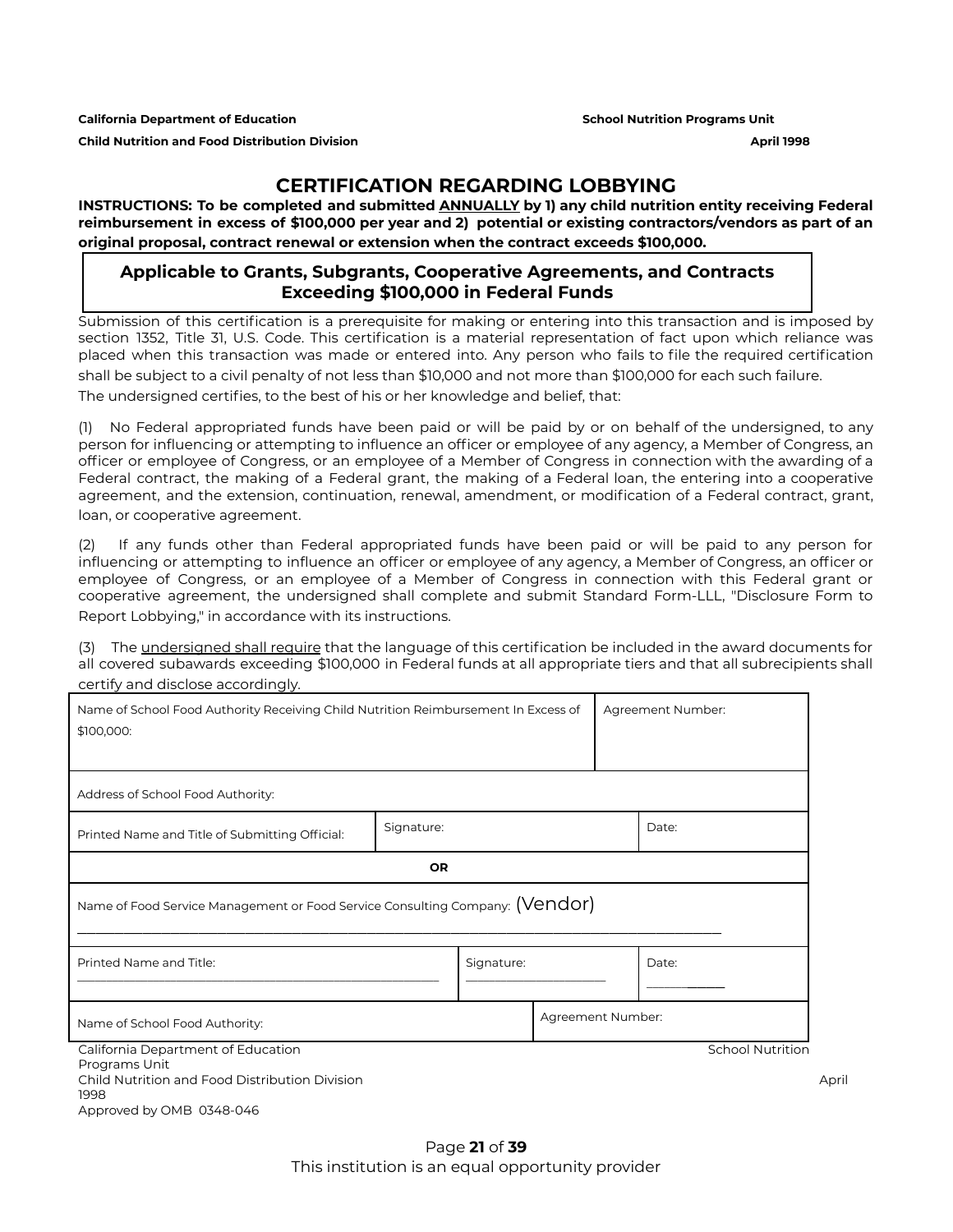### **DISCLOSURE OF LOBBYING ACTIVITIES**

#### Complete this form to disclose lobbying activities pursuant to 31 U.S.C. 1352 (See reverse for public burden disclosure)

| 1. Type of Federal Action:<br><sup>i</sup> Contract<br><sup>i</sup> Grant<br>Cooperative Agreement<br><sup>i</sup> Loan<br><sup>1</sup> Loan Guarantee<br><sup>i</sup> Loan Insurance                                                                                                                                                                                                                                                                                                                                                                                                                                                            | 2. Status of Federal Action:<br>i Proposal/offer/application<br>ilnitial award<br>i Post-award                           |                                                                             | Report Type:<br>Í Initial filing<br><sup>1</sup> Material change<br>FOR MATERIAL CHANGE ONLY:<br>Year: _____________ Quarter: ____________         |  |
|--------------------------------------------------------------------------------------------------------------------------------------------------------------------------------------------------------------------------------------------------------------------------------------------------------------------------------------------------------------------------------------------------------------------------------------------------------------------------------------------------------------------------------------------------------------------------------------------------------------------------------------------------|--------------------------------------------------------------------------------------------------------------------------|-----------------------------------------------------------------------------|----------------------------------------------------------------------------------------------------------------------------------------------------|--|
| Name and Address of Reporting Entity:<br>3.<br>Prime<br>Sub awardee<br>Tier ________, if known<br>Congressional District, if known:                                                                                                                                                                                                                                                                                                                                                                                                                                                                                                              |                                                                                                                          |                                                                             | 5. If Reporting Entity in No. 4 is Subawardee, Enter Name and Address of Prime:<br>Congressional District, if known:                               |  |
| 6. Federal Department/Agency:                                                                                                                                                                                                                                                                                                                                                                                                                                                                                                                                                                                                                    |                                                                                                                          |                                                                             | 7. Federal Program Name/Description:<br>CFDA Number, if applicable:                                                                                |  |
| 8. Federal Action Number, if known:                                                                                                                                                                                                                                                                                                                                                                                                                                                                                                                                                                                                              |                                                                                                                          |                                                                             | 9. Award Amount, if known: \$                                                                                                                      |  |
|                                                                                                                                                                                                                                                                                                                                                                                                                                                                                                                                                                                                                                                  | 10. a Name and Address of Lobbying Entity<br>(if individual, last name, first name, MI):<br>(last name, first name, MI): |                                                                             | 10.b. Individuals Performing Services (including address if different from No. 10a)                                                                |  |
|                                                                                                                                                                                                                                                                                                                                                                                                                                                                                                                                                                                                                                                  |                                                                                                                          |                                                                             | (attach Continuation Sheet(s) if necessary)                                                                                                        |  |
| 11. Amount of Payment (check all that apply):<br>12.<br>13. Form of Payment (check all that apply):<br><sup>i</sup> Cash<br><sup>1</sup> In-kind; specify:<br><sup>1</sup> Nature ________________<br><sup>1</sup> Value __________________                                                                                                                                                                                                                                                                                                                                                                                                      |                                                                                                                          |                                                                             | Type of Payment (check all that apply):<br>❏<br>Retainer<br>$\Box$<br>One-time fee<br>Commission<br>▫<br>□<br>Contingent fee<br>□<br>Deferred<br>□ |  |
| 14. Brief description of services performed or to be performed and date(s) of service, including officer(s),<br>employees(s) or member(s) contacted, for payment indicated in No. 11:<br>(Attach Continuation Sheet(s) SF-LLL-A, if necessary)                                                                                                                                                                                                                                                                                                                                                                                                   |                                                                                                                          |                                                                             |                                                                                                                                                    |  |
| 15. Continuation Sheet(s) SF-LLL-A attached: Yes No                                                                                                                                                                                                                                                                                                                                                                                                                                                                                                                                                                                              |                                                                                                                          |                                                                             |                                                                                                                                                    |  |
| 16. Information requested through this form is authorized<br>by Title 31 U.S.C. section 1352. This disclosure of lobbying<br>activities is a material representation of fact upon which<br>reliance was placed by the tier above when this<br>transaction was made or entered into. This disclosure is<br>required pursuant to 31 U.S.C. 1352. This information will be<br>reported to the Congress semi-annually and will be<br>available for public inspection. Any person who fails to file<br>the required disclosure shall be subject to a civil penalty of<br>not less than \$10,000 and not more than \$100,000 for each<br>such failure. |                                                                                                                          | Signature: Signature:<br>Print Name: ____________________<br>Date:_________ |                                                                                                                                                    |  |
| <b>Federal Use Only:</b>                                                                                                                                                                                                                                                                                                                                                                                                                                                                                                                                                                                                                         |                                                                                                                          |                                                                             | <b>Authorized for local reproduction</b><br><b>Standard Form - LLL</b>                                                                             |  |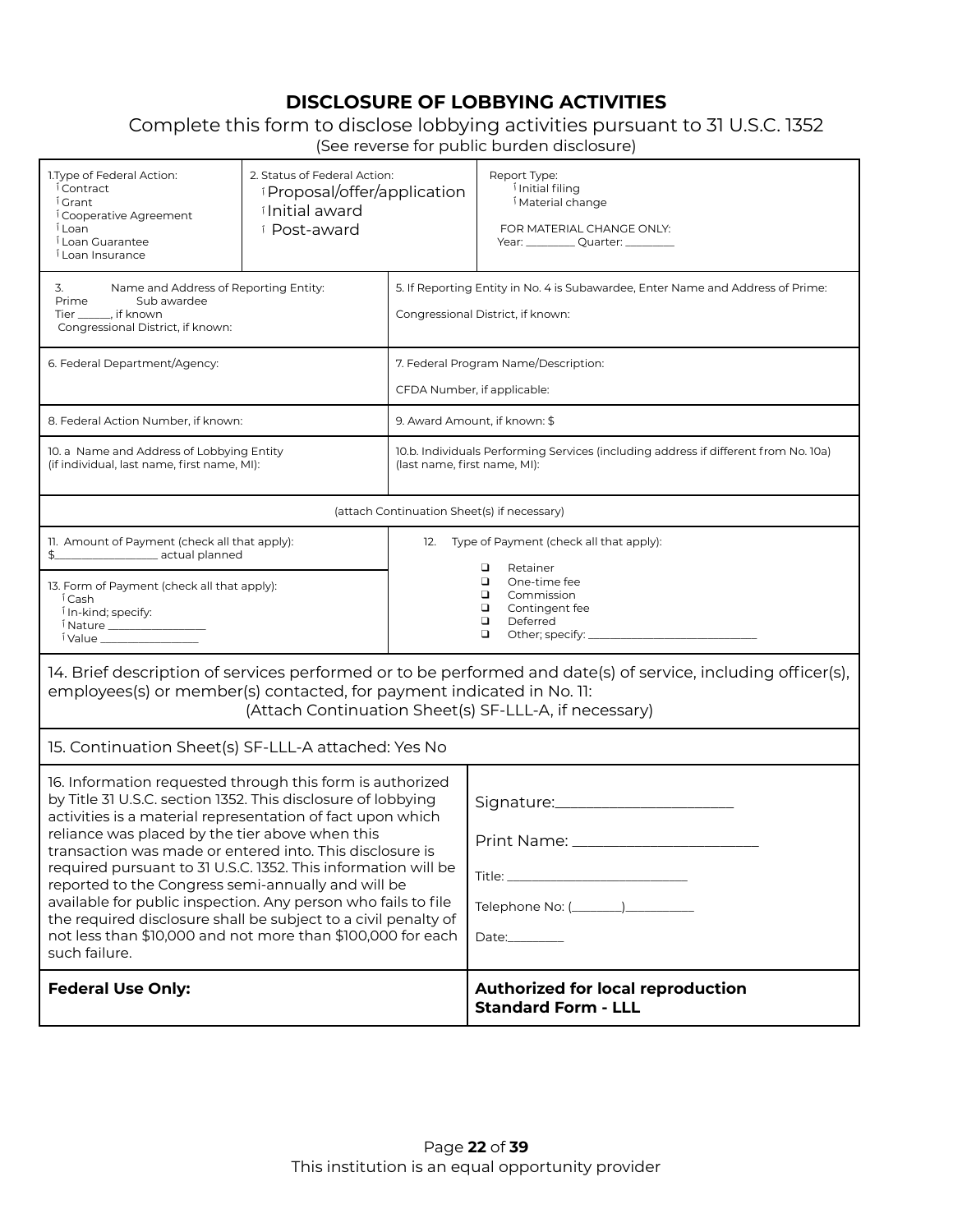#### **INSTRUCTIONS FOR COMPLETION OF SF LLL, DISCLOSURE OF LOBBYING ACTIVITIES**

This disclosure form shall be completed by the reporting entity, whether subawardee or prime Federal recipient, at the initiation or receipt of a covered Federal action, or a material change to a previous filing, pursuant to title 31 U.S.C. section 1352. The filing of a form is required for each payment or agreement to make payment to any lobbying entity for influencing or attempting to influence an officer or employee of any agency, a Member of Congress, an officer or employee of Congress, or an employee of a Member of Congress in connection with a covered Federal action. Use the SF-LLL-A Continuation Sheet for additional information if the space on the form is inadequate. Complete all sections that apply for both the initial filing and material change report. Refer to the implementing guidance published by the Office of Management and Budget for additional information.

- 1. Identify the type of covered Federal action for which lobbying activity is and/or has been secured to influence the outcome of a covered Federal action.
- 2. Identify the status of the covered Federal action.
- 3. Identify the appropriate classification of this report. If this is a follow-up report caused by a material change to the information previously reported, enter the year and quarter in which the change occurred. Enter the date of the last previously submitted report by this reporting entity for this covered Federal action.
- 4. Enter the full name, address, city, state, and zip code of the reporting entity. Include Congressional District, if known. Check the appropriate classification of the reporting entity that designates if it is, or expects to be, a prime or subaward recipient. Identify the tier of the subawardee, e.g., the first subawardee of the prime is the  $1<sup>st</sup>$  tier. Subawards include but are not limited to subcontracts, subgrants, and contract awards under grants.
- 5. If the organization filing the report in No. 4 checks "Subawardee," then enter the full name, address, city, state, and zip code of the prime Federal recipient. Include Congressional District, if known.
- 6. Enter the name of the Federal agency making the award or loan commitment. Include at least one organizational level below agency name, if known. For example, Department of Transportation, United States Coast Guard.
- 7. Enter the Federal program name or description for the covered Federal action (No. 1). If known, enter the full Catalog of Federal Domestic Assistance (CFDA) number for grants, cooperative agreements, loans, and loan commitments.
- 8. Enter the most appropriate Federal identifying number available for the Federal action identified in No. 1 (e.g., Request for Proposal (RFP) number; Invitation for Proposal (IFB) number; grant announcement number; the contract, grant, or loan award number; the application/proposal control number assigned by the Federal agency). Include prefixes, e.g., "RFP-DE-90-001."
- 9. For a covered Federal action where there has been an award or loan commitment by the Federal agency, enter the Federal amount of the award/loan commitment for the prime entity identified in No. 4 or 5.
- 10. (a) Enter the full name, address, city, state, and zip code of the lobbying entity engaged by the reporting entity identified in No. 4 to influence the covered Federal action.

(b) Enter the full names of the individual(s) performing services, and include full address if different from No. 10(a). Enter Last Name, First Name, and Middle Initial (MI).

- 11. Enter the amount of compensation paid or reasonably expected to be paid by the reporting entity (No. 4) to the lobbying entity (No. 10).
- 12. Check the appropriate box(es). Check all boxes that apply. If other, specify nature.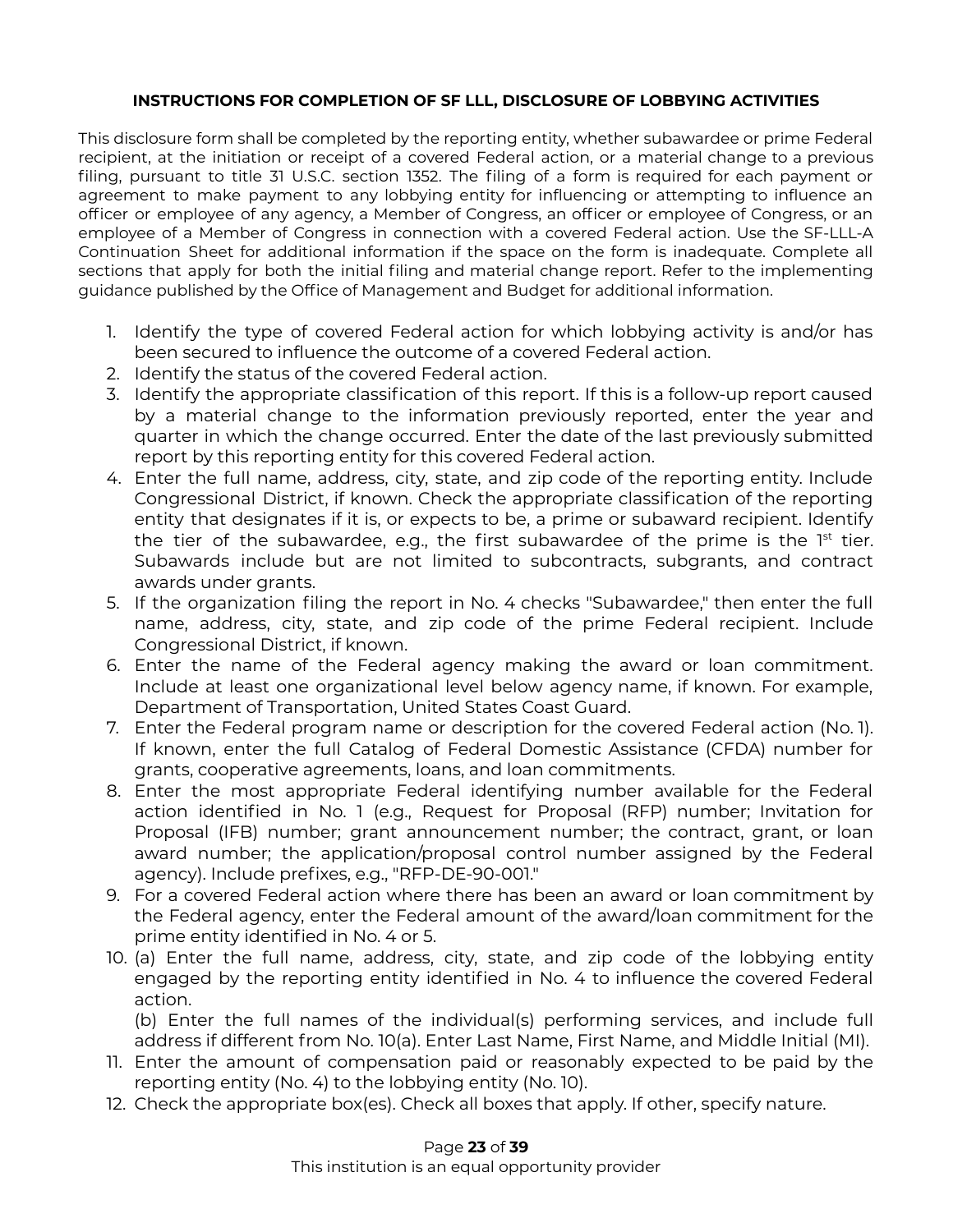- 13. Check the appropriate box(es). Check all boxes that apply. If payment is made through an in-kind contribution, specify the nature and value of the in-kind payment.
- 14. Provide a specific and detailed description of the services that the lobbyist has performed, or will be expected to perform, and the date(s) of any services rendered. Include all preparatory and related activity, not just time spent in actual contact with Federal officials. Identify the Federal official(s) or employee(s) contacted or the officer(s), employee(s), or Member(s) of Congress that were contacted.
- 15. Check whether or not a SF-LLL-A Continuation Sheet(s) is attached.
- 16. The certifying official shall sign and date the form, print his/her name, title, and telephone number.

Public reporting burden for this collection of information is estimated to average 30 minutes per response, including time for reviewing instruction, searching existing data sources, gathering and maintaining the data needed, and completing and reviewing the collection of information. Send comments regarding the burden estimate or any other aspect of this collection of information, including suggestions for reducing this burden, to the Office of Management and Budget, Paperwork Reduction Project (0348-0046), Washington, D.C. 20503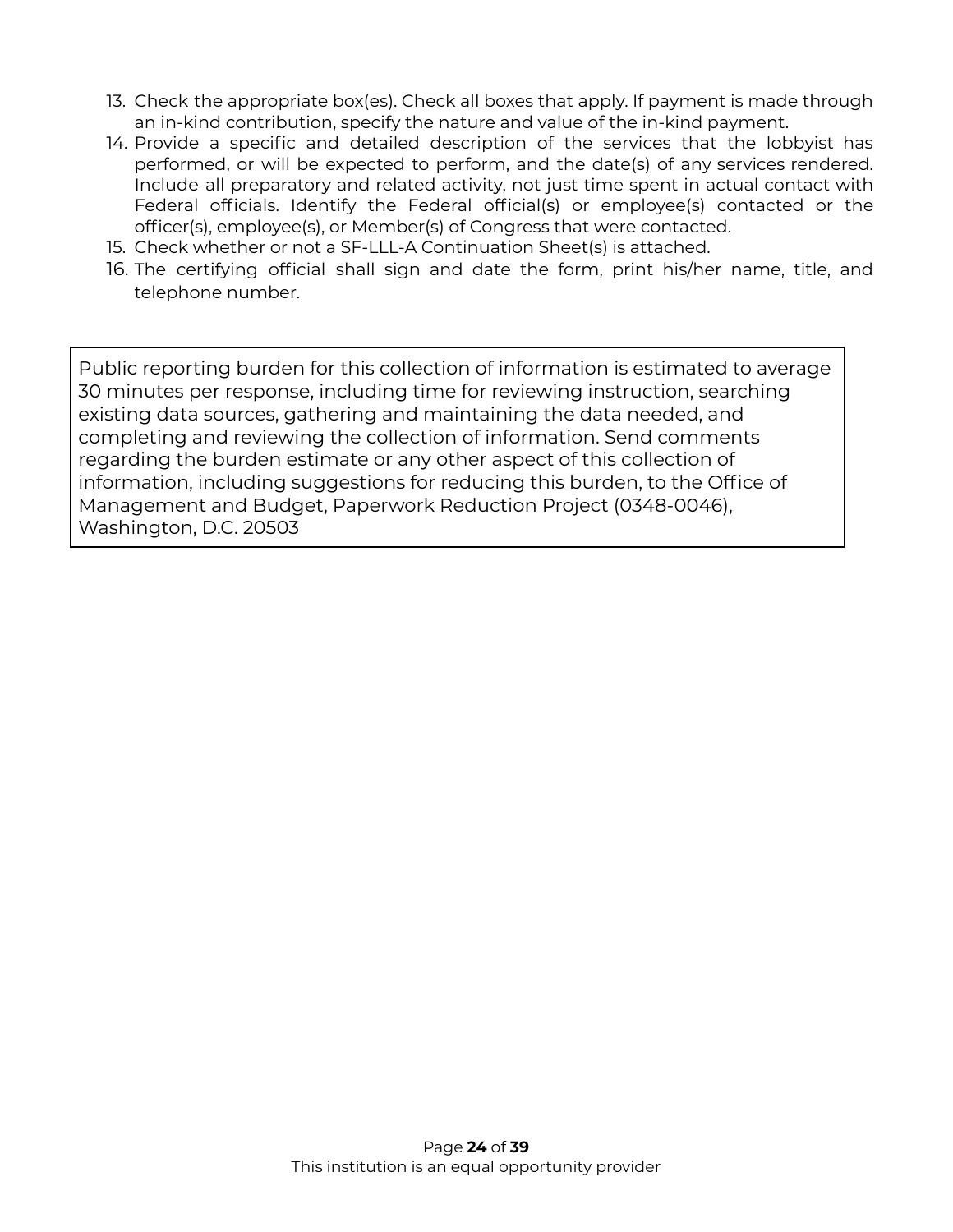### **SUSPENSION AND DEBARMENT CERTIFICATION U.S. DEPARTMENT OF AGRICULTURE**

#### **INSTRUCTIONS: SFA to obtain from any potential vendor or existing contractor for all contracts in excess of \$100,000. This form is required each time a proposal for goods/services over \$100,000 is solicited or when renewing/extending an existing contract exceeding \$100,000 per year. (Includes Food Service Management and Food Service Consulting Contracts.)**

#### **Certification Regarding Debarment, Suspension, Ineligibility and Voluntary Exclusion Lower Tier Covered Transactions**

This certification is required by the regulations implementing Executive Order 12549, Debarment and Suspension, 7 CFR Part 3017, Section 3017.510, Participants' responsibilities. The regulations were published as Part IV of the January 30, 1989, Federal Register (pages 4722 4733). Copies of the regulations may be obtained by contacting the Department of Agriculture agency with which this transaction originated.

### **(BEFORE COMPLETING CERTIFICATION, READ INSTRUCTIONS ON REVERSE)**

- 1. The prospective lower tier participant certifies, by submission of this proposal, that neither it nor its principals is presently debarred, suspended, proposed for debarment, declared ineligible, or voluntarily excluded from participation in this transaction by any Federal department or agency.
- 2. Where the prospective lower tier participant is unable to certify to any of the statements in this certification, such prospective participant shall attach an explanation to this proposal.

| Name of School Food Authority<br>Potential Vendor or Existing Contractor (Lower Tier Participant): |       | Agreement Number |      |
|----------------------------------------------------------------------------------------------------|-------|------------------|------|
| Company Name                                                                                       |       | <b>Address</b>   |      |
| <b>Printed Name</b>                                                                                | Title | Signature        | Date |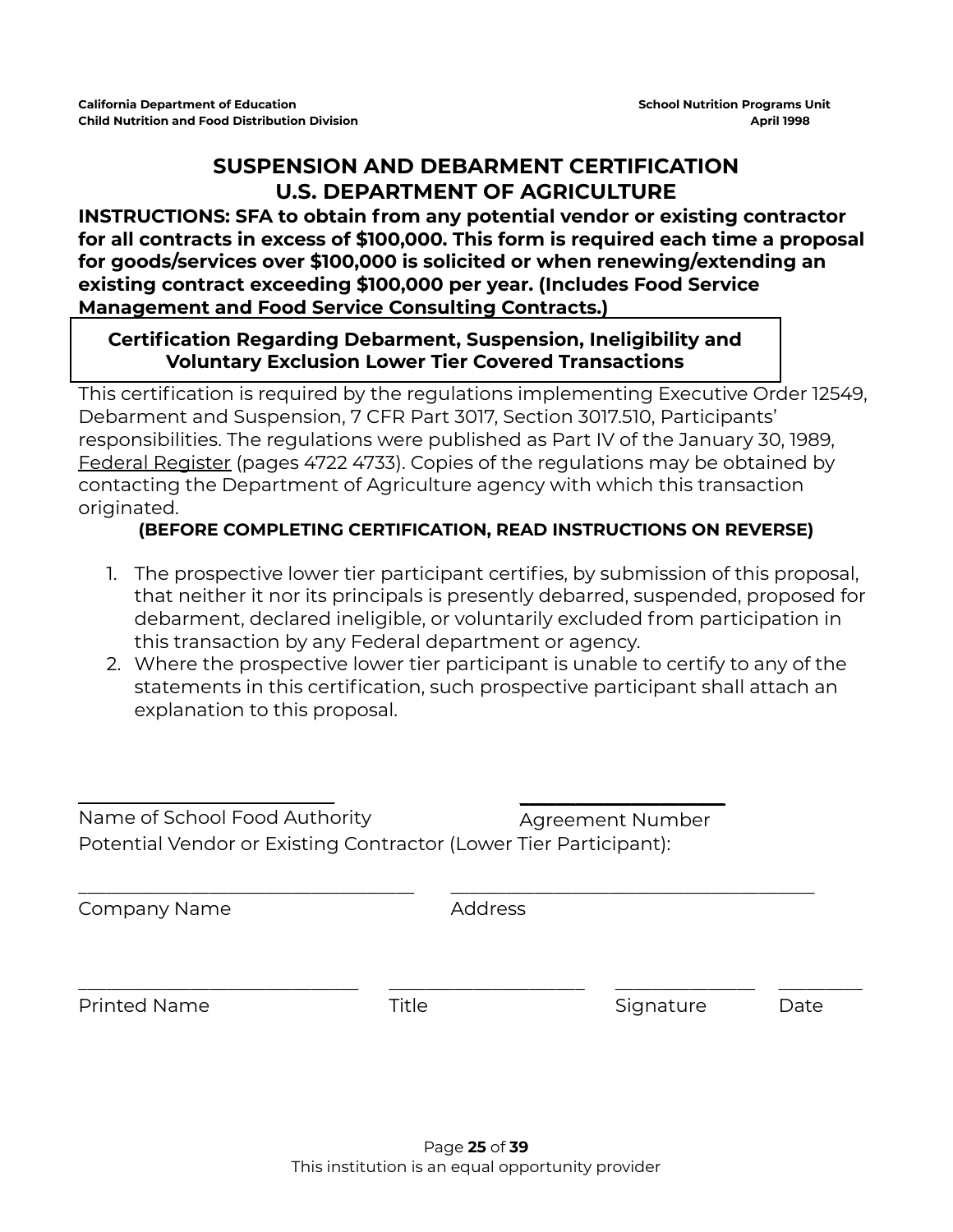#### **INSTRUCTIONS FOR CERTIFICATION**

- 1. By signing and submitting this form, the prospective lower tier participant (one whose contract for goods or services exceeds the Federal procurement small purchase threshold fixed at \$100,000) is providing the certification set out on the reverse side in accordance with these instructions.
- 2. The certification in this clause is a material representation of fact upon which reliance was placed when this transaction was entered into. If it is later determined that the prospective lower tier participant knowingly rendered an erroneous certification, in addition to other remedies available to the Federal Government, the department or agency with which this transaction originated may pursue available remedies, including suspension and/or debarment.
- 3. The prospective lower tier participant shall provide immediate written notice to the person to which this proposal is submitted if at any time the prospective lower tier participant learns that its certification was erroneous when submitted or has become erroneous by reason of changed circumstances.
- 4. The terms "covered transaction," "debarred," "suspended," "ineligible," "lower tier covered transaction," "participant," "person," "primary covered transaction," "principal," "proposal," and "voluntarily excluded," as used in this clause, have the meanings set out in the Definitions and Coverage sections of rules implementing Executive Order 12549. You may contact the person to which this proposal is submitted for assistance in obtaining a copy of those regulations.
- 5. The prospective lower tier participant agrees by submitting this form that, should the proposed covered transaction be entered into, it shall not knowingly enter into any lower tier covered transaction with a person who is debarred, suspended, declared ineligible, or voluntarily excluded from participation in this covered transaction, unless authorized by the department or agency with which this transaction originated.
- 6. The prospective lower tier participant further agrees by submitting this form that it will include this clause titled "Certification Regarding Debarment, Suspension, Ineligibility and Voluntary Exclusion Lower Tier Covered Transactions," without modification, in all lower tier covered transactions and in all solicitations for lower tier covered transactions.
- 7. A participant in a covered transaction may rely upon a certification of a prospective participant in a lower tier covered transaction that it is not debarred, suspended, ineligible, or voluntarily excluded from the covered transaction, unless it knows that the certification is erroneous. A participant may decide the method and frequency by which it determines the eligibility of its principals. Each participant may, but is not required to, check the Nonprocurement List.
- 8. Nothing contained in the foregoing shall be construed to require establishment of a system of records in order to render in good faith the certification required by this clause. The knowledge and information of a participant is not required to exceed that which is normally possessed by a prudent person in the ordinary course of business dealings.
- 9. Except for transactions authorized under paragraph 5 of these instructions, if a participant in a covered transaction knowingly enters into a lower tier covered transaction with a person who is suspended, debarred, ineligible, or voluntarily excluded from participation in this transaction, in addition to other remedies available to the Federal Government, the department or agency with which this transaction originated may pursue available remedies, including suspension and/or debarment.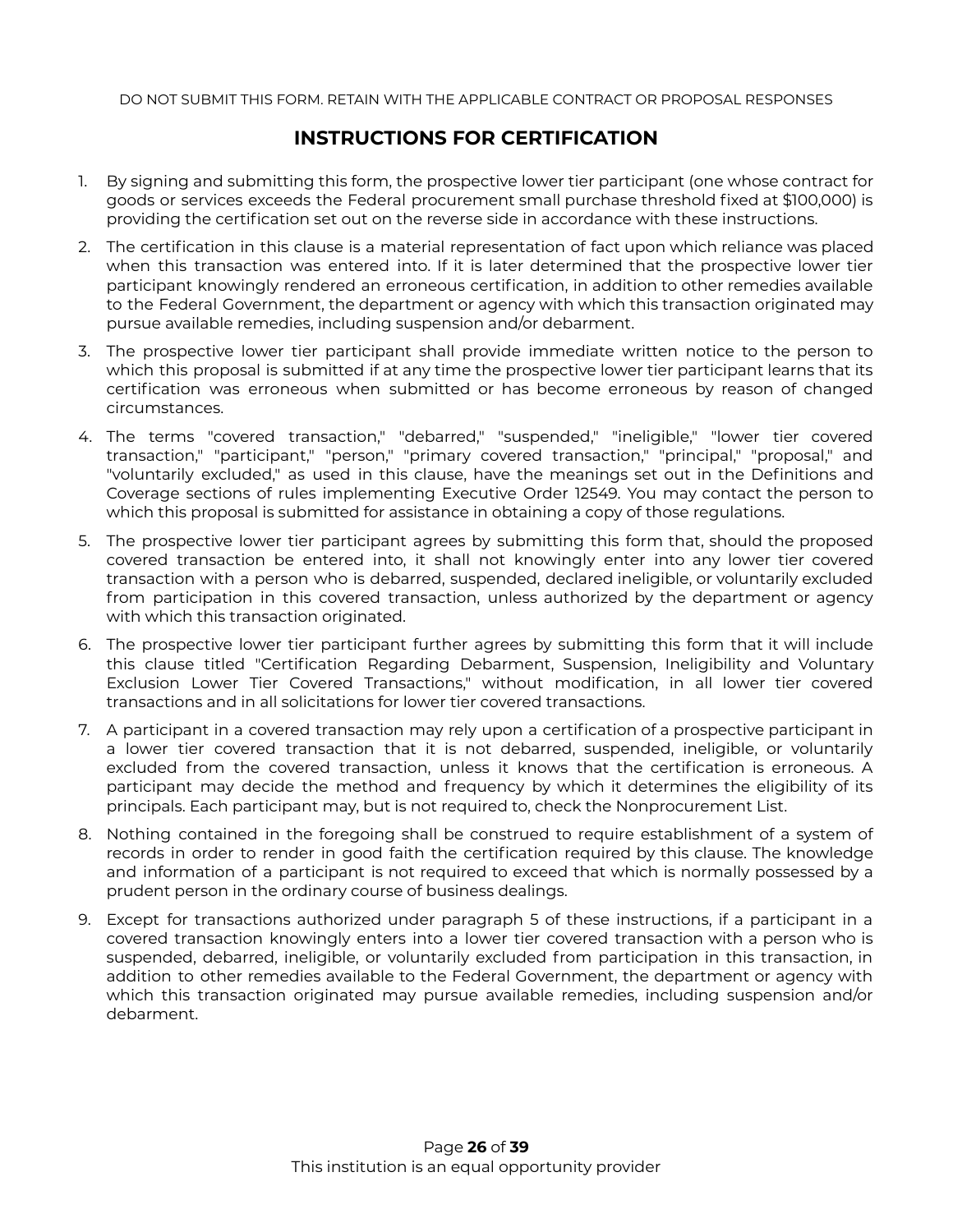#### **CONTRACTOR'S CERTIFICATE REGARDING DRUG-FREE WORKPLACE**

This Drug-Free Workplace Certification form is required from all successful Proposers pursuant to the requirements mandated by Government Code sections 8350 et. seq., the Drug-Free Workplace Act of 1990. The Drug-Free Workplace Act of 1990 requires that every person or organization awarded a contract or grant for the procurement of any property or service from any State agency must certify that it will provide a drug-free workplace by performing certain specified acts. In addition, the Act provides that each contract or grant awarded by a State agency may be subject to suspension of payments or termination of the contract or grant, and the CONTRACTOR or grantee may be subject to debarment from future contracting, if the contracting agency determines that specified acts have occurred.

Pursuant to Government Code section 8355, every person or organization awarded a contract or grant from a State agency shall certify that it will provide a drug-free workplace by doing all of the following:

- 1) Publishing a statement, notifying employees that the unlawful manufacture, distribution, dispensation, possession, or use of a controlled substance is prohibited in the person's or organization's workplace, and specifying actions which will be taken against employees for violations of the prohibition;
- 2) Establishing a drug-free awareness program to inform employees about all of the following:
	- a) The dangers of drug abuse in the workplace;
	- b) The person's or organization's policy of maintaining a drug-free workplace;
	- c) The availability of drug counseling, rehabilitation and employee-assistance programs; and
	- d) The penalties that may be imposed upon employees for drug abuse violations;
- 3) Requiring that each employee engaged in the performance of the contract or grant be given a copy of the statement required by subdivision (a) and that, as a condition of employment on the contract or grant, the employee agrees to abide by the terms of the statement.

I, the undersigned, agree to fulfill the terms and requirements of Government Code section 8355 listed above and will (a) publish a statement notifying employees concerning the prohibition of controlled substance at the workplace, (b) establish a drug-free awareness program, and (c) require each employee engaged in the performance of the contact be given a copy of the statement required by section 8355(a) and require such employee agree to abide by the terms of that statement.

I also understand that if the DISTRICT determines that I have either (a) made a false certification herein, or (b) violated this certification by failing to carry out the requirements of section 8355, that the contract awarded herein is subject to termination, suspension of payments, or both. I further understand that, should I violate the terms of the Drug-Free Workplace Act of 1990, I may be subject to debarment in accordance with the requirements of sections 8350 et. seq.

I acknowledge that I am aware of the provisions of Government Code sections 8350 et. seq. and hereby certify that I will adhere to the requirements of the Drug-Free Workplace Act of 1990.

.  $\Box$ ATE:

CONTRACTOR

 $\mathsf{By:}\_\!\_$ 

Signature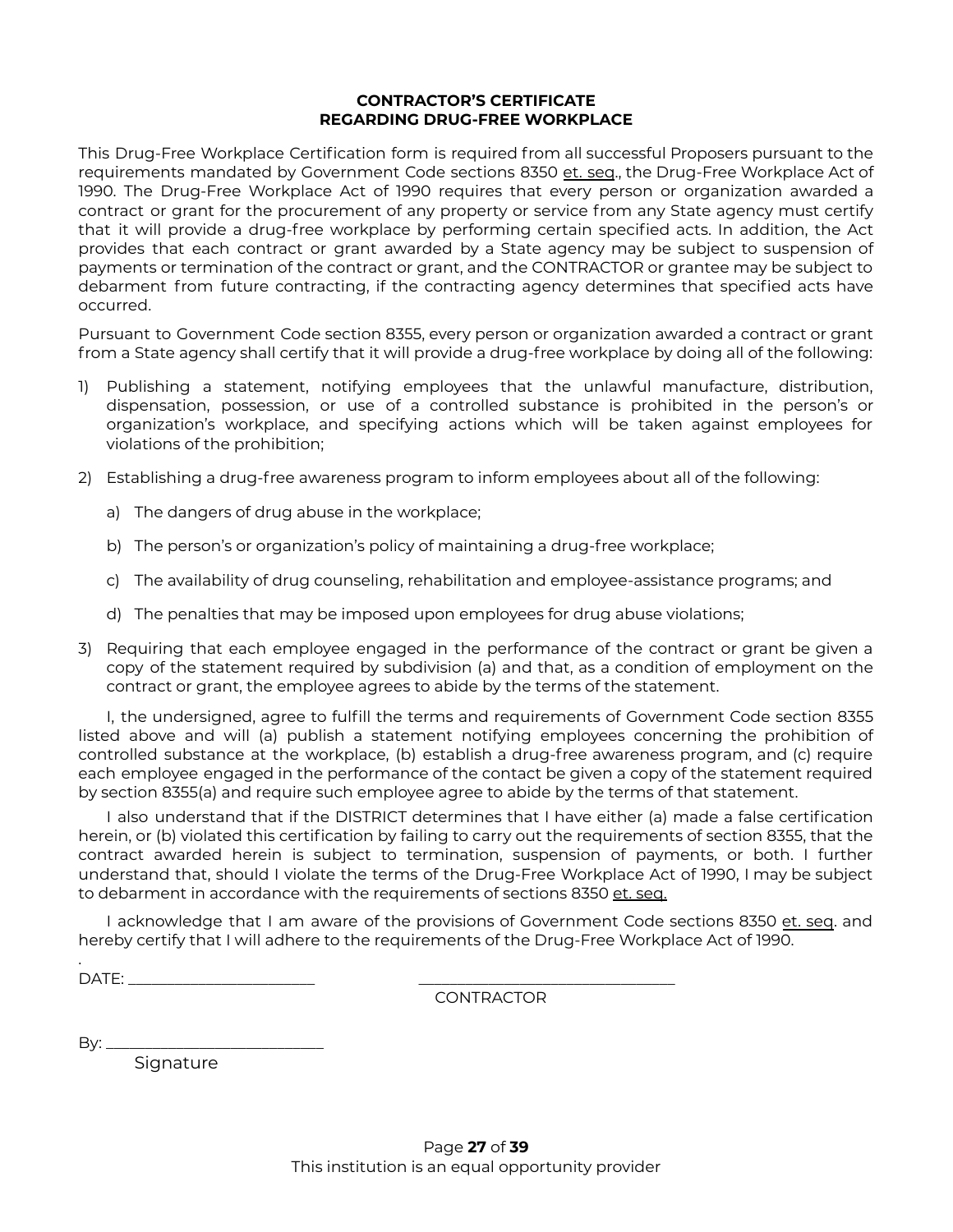#### **CONTRACTOR'S CERTIFICATE REGARDING ALCOHOLIC BEVERAGE AND TOBACCO-FREE CAMPUS POLICY**

The CONTRACTOR agrees that it will abide by and implement the DISTRICT's Alcoholic Beverage and Tobacco-Free Campus Policy, which prohibits the use of alcoholic beverages and tobacco products, at any time, on DISTRICT-owned or leased buildings, on DISTRICT property and in DISTRICT vehicles. The CONTRACTOR shall procure signs stating "ALCOHOLIC BEVERAGE AND TOBACCO USE IS PROHIBITED" and shall ensure that these signs are prominently displayed in all entrances to school property at all time

. DATE: \_\_\_\_\_\_\_\_\_\_\_\_\_\_\_\_\_\_\_\_\_\_\_\_ \_\_\_\_\_\_\_\_\_\_\_\_\_\_\_\_\_\_\_\_\_\_\_\_\_\_\_\_\_\_\_\_\_

CONTRACTOR

By: \_\_\_\_\_\_\_\_\_\_\_\_\_\_\_\_\_\_\_\_\_\_\_\_\_\_\_\_\_\_\_

Signature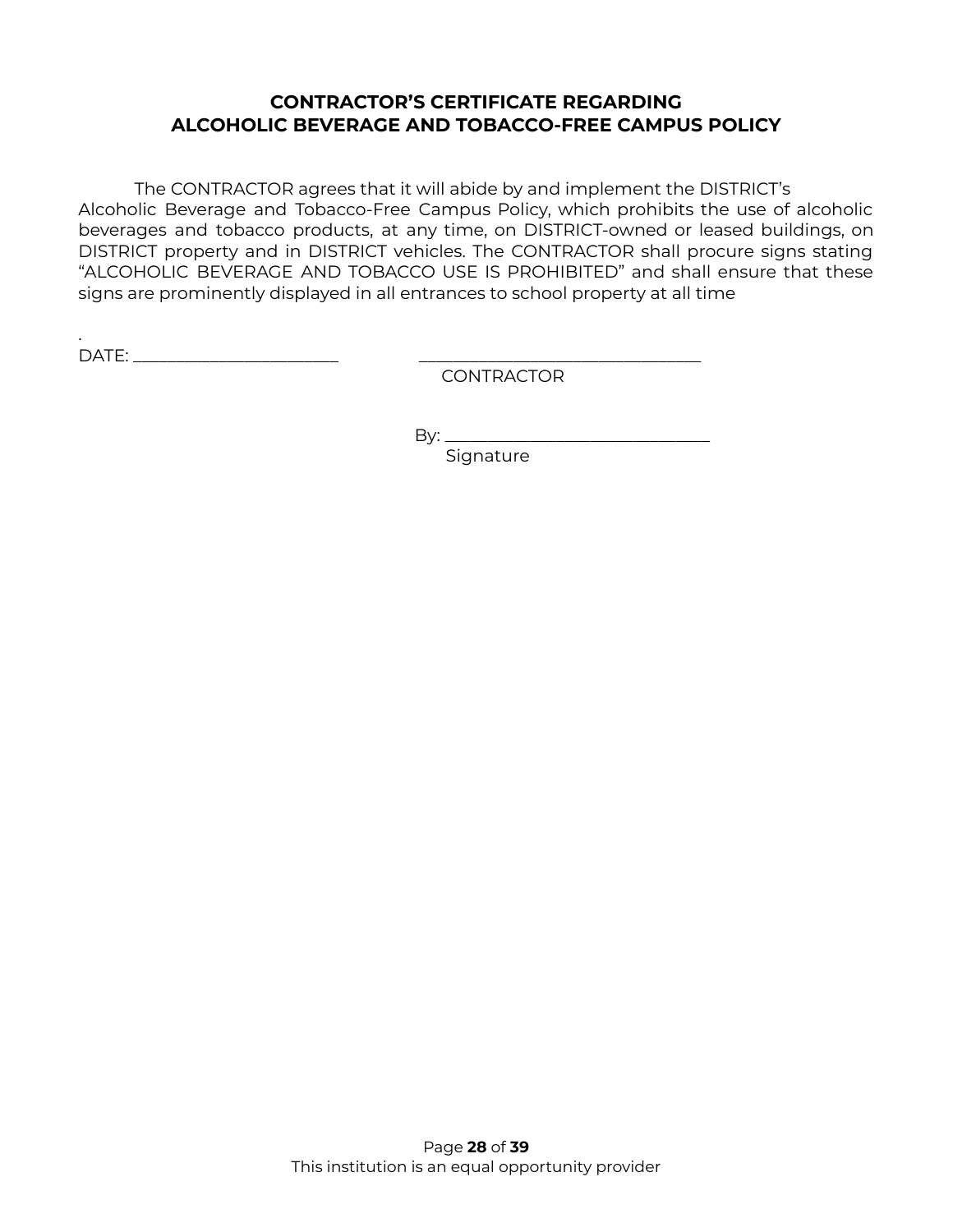## **Contractor's Certificate Regarding Worker's Compensation**

(To be Executed by Vendor and Submitted with Proposal)

Labor Code section 3700 in relevant part provides:

Every employer except the State shall secure the payment of compensation in one or

more or the following ways:

- (a) By being insured against liability to pay compensation in one or more insurers duly authorized to write compensation insurance in this State.
- (b) By securing from the Director of Industrial Relations a certificate of consent to self-insure, which may be given upon furnishing proof satisfactory to the Director of Industrial Relations of ability to self-insure and to pay any compensation that may become due to his employees.

I am aware of the provisions of section 3700 of the Labor Code which require every employer to be insured against liability for worker's compensation or to undertake self-insurance in accordance with the provisions of that code, and I will comply with such provisions before commencing the performance of work of this contract.

\_\_\_\_\_\_\_\_\_\_\_\_\_\_\_\_\_\_\_\_\_\_\_\_\_\_\_\_\_\_\_\_\_\_\_\_\_\_ Signature of Authorized Representative

\_\_\_\_\_\_\_\_\_\_\_\_\_\_\_\_\_\_\_\_\_\_\_\_\_\_\_\_\_\_\_\_\_\_\_\_\_\_

Type Name of Above

\_\_\_\_\_\_\_\_\_\_\_\_\_\_\_\_\_\_\_\_\_\_\_\_\_\_\_\_\_\_\_\_\_\_\_\_\_\_ Title of Authorized Representative

(In accordance with article 5 (commencing at section 1860), chapter 1, part 7, division 2 of the Labor Code, the above certificate must be signed and filed with the awarding body prior to performing any work under this contract.)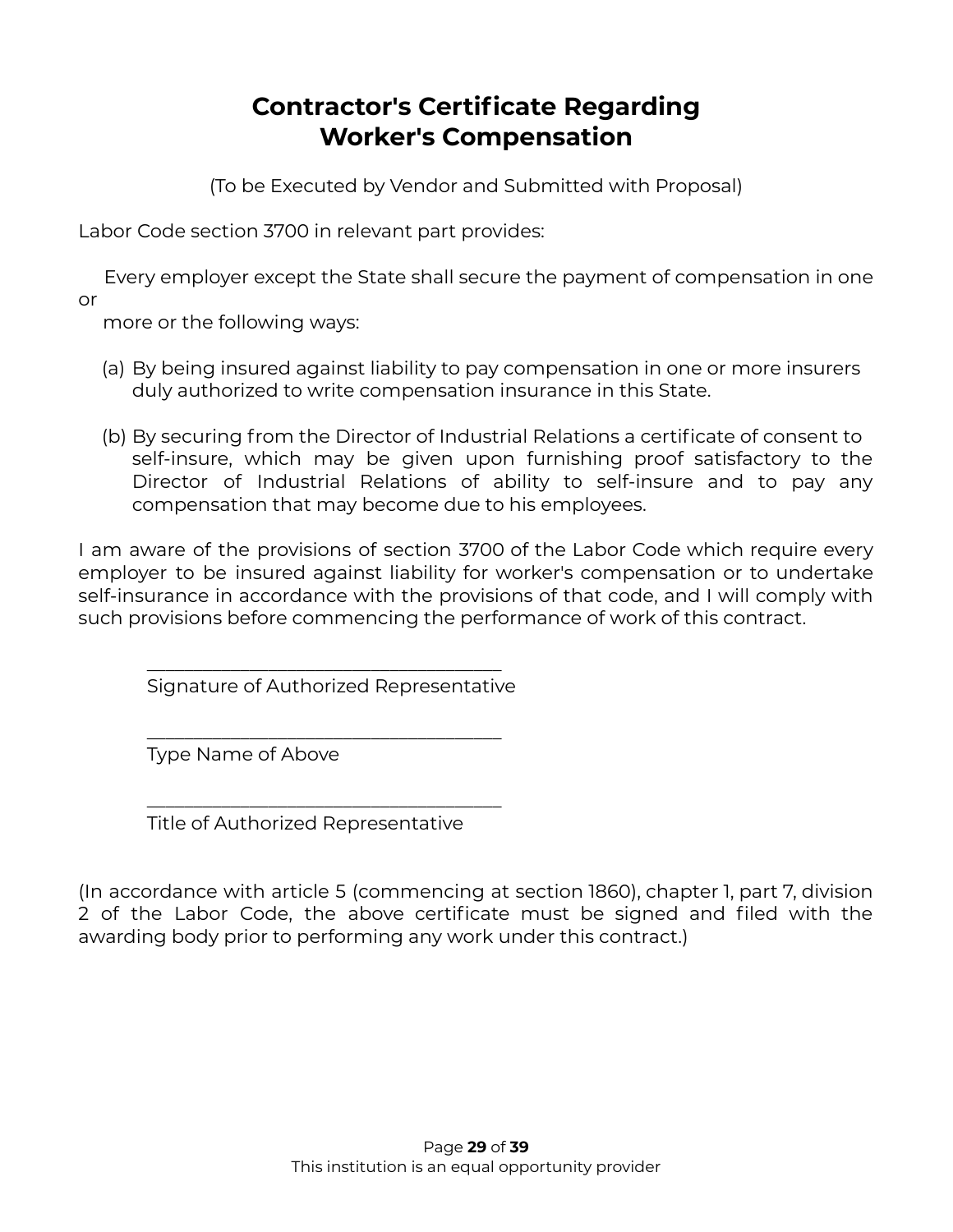# **Clean Air and Water Certification**

Applicable if the contract exceeds \$100,000 or the Contracting Officer has determined that the orders under an indefinite quantity contract in any one year will exceed \$100,000 or a facility to be used has been the subject of a conviction under the Clean Air Act (41 U.S.C. 1857c-8(c)(1) or the Federal Water Pollution Control Act 33 1319(d) and is listed by EPA or the contract is not otherwise exempt.

#### Name of Vendor Company

#### **THE VENDOR AGREES AS FOLLOWS**:

\_\_\_\_\_\_\_\_\_\_\_\_\_\_\_\_\_\_\_\_\_\_\_\_\_\_\_\_\_\_\_\_\_\_\_\_\_\_\_

- A. To comply with all the requirements of Section 114 of the Clean Air Act, as amended (41 U.S.C. 1857, et seq., as amended by Public Law 91-604) and Section 308 of the Federal Water Pollution Control Act (33 U.S.C. 1251, et seq., as amended by Public Law 92-500), respectively, relating to inspection, monitoring, entry, reports and information as well as other requirements specified in Section 114 and Section 308 of the Air Act and the Water Act, respectively, and all regulations and guidelines issued there under before the award of this contract.
- B. That no portion of the work required by this prime contract will be performed in a facility listed on the Environmental Protection Agency List of Violating Facilities on the date when this contract was awarded unless and until the EPA eliminates the name of such facility or facilities from such listing.
- C. To use his/her best efforts to comply with clean air standards and clean water standards at the facilities in which the contract is being performed.
- D. To insert the substance of the provisions of this clause in any nonexempt subcontract, including this paragraph.

#### **THE TERMS IN THIS CLAUSE HAVE THE FOLLOWING MEANINGS:**

- **A.** The term "Air Act" means the Clean Air Act, as amended (41 U.S.C. 1957 et seq., as amended by Public Law 91-604).
- **B.** The term "Water Act" means Federal Water Pollution Control Act, as amended (33 U.S.C. 1251 et seq., as amended by Public Law 92-500).
- C. The term "Clean Air Standards" means any enforceable rules, regulations, guidelines, standards, limitations, orders, controls, prohibitions, or other requirements which are contained in, issued under, or otherwise adopted pursuant to the Air Act or Executive Order 11738, an applicable implementation plan as described in section 110(d) of the Clean Air Act (42 U.S.C. 1957c-5(d)), an approved implementation procedure or plan under Section 111(c) or Section 111(d), respectively, of the Air Act (42 U.S.C. 1857c-6(c) or (d)), or approved implementation procedure under Section 112(d) of the Air Act (42 U.S.C. 1857c-7(d)).
- D. The term "Clean Air Standards" means any enforceable limitation, control, condition, prohibition, standard, or other requirement which is promulgated pursuant to the Water Act or contained in a permit issued to a discharger by the Environmental Protection Agency or by a State under an approved program, as authorized by Section 402 of the Water Act (33 U.S.C. 1342) or by local government to ensure compliance with pretreatment regulations as required by Section 307 of the Water Act (33 U.S.C. 1317).
- E. The term "Compliance" means compliance with clean air or water standards. Compliance shall also mean compliance with a schedule or plan ordered or approved by a court of competent jurisdiction, the Environmental Protection Agency or an Air or Water Pollution Control Agency in accordance with the requirements of the Air Act or Water Act and regulations issued pursuant thereto.
- F. The term "facility" means any building, plant, installation, structure, mine, vessel, or other floating craft, location or sites of operations, owned, leased or supervised by the Food Service Management Company.

Authorized Representative Title **The Contract Contract Contract Contract Contract Contract Contract Contract Contract Contract Contract Contract Contract Contract Contract Contract Contract Contract Contract Contract Contr** 

\_\_\_\_\_\_\_\_\_\_\_\_\_\_\_\_\_\_\_\_\_\_\_\_\_ \_\_\_\_\_\_\_\_\_\_\_\_\_\_\_\_\_\_\_\_\_\_\_\_\_\_ \_\_\_\_\_\_\_\_\_\_\_\_\_\_\_\_\_\_\_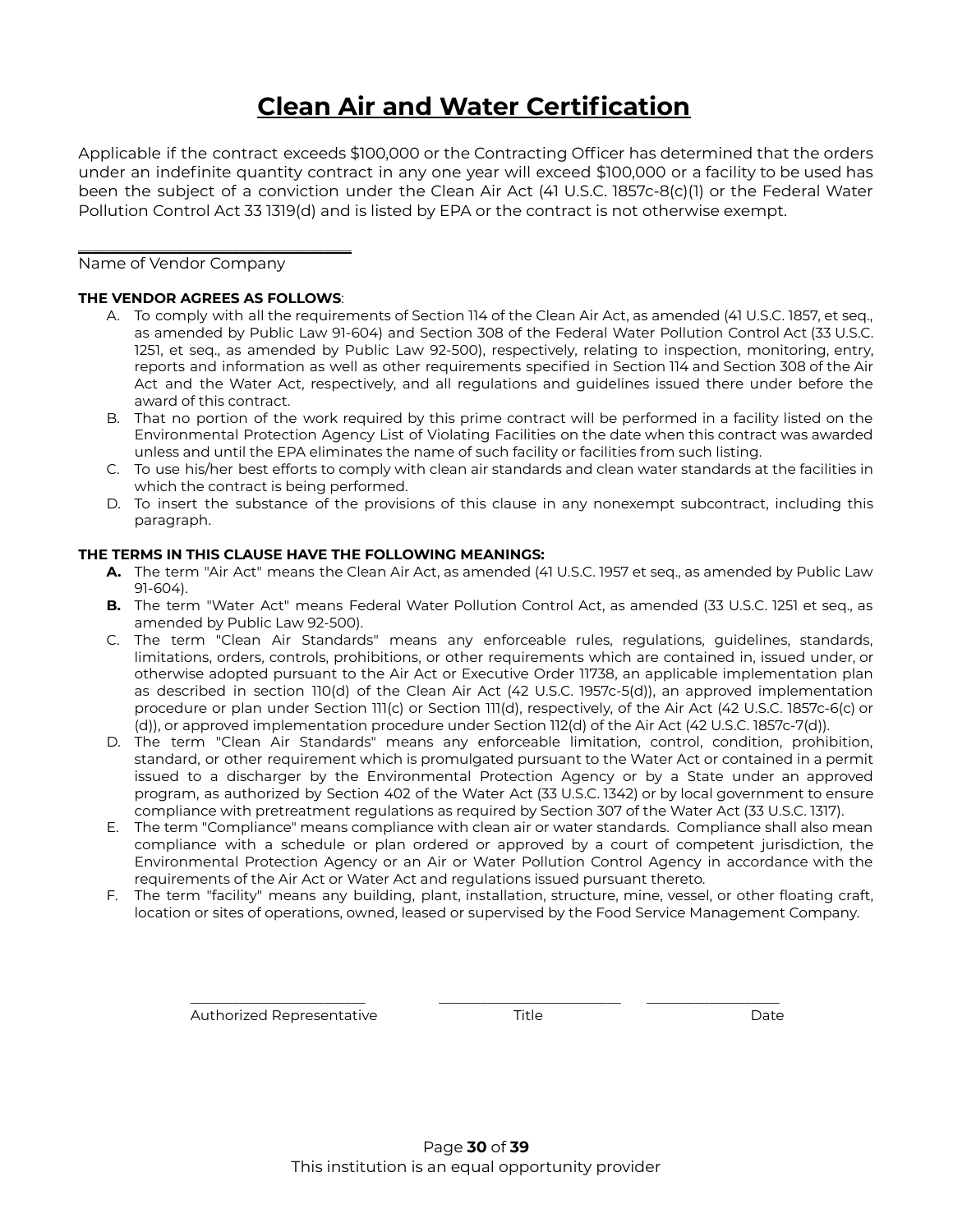# **ATTACHMENT A POS & MANAGER SOFTWARE**

# **GENERAL FEATURES**

#### **TECHNOLOGY**

| <b>Requirement:</b>                                                        | <b>Response (YES or NO)</b> |
|----------------------------------------------------------------------------|-----------------------------|
| Automated synchronization features for communicating updates in            |                             |
| real-time between online payments, portal, central student database        |                             |
| and distributed databases, supporting redundancy for off-line operation    |                             |
| station and manager station, as well as student mobility<br>at the cashier |                             |
| between schools.                                                           |                             |
| Automated synchronization feature for communicating in                     |                             |
| near real-time between Infinite Campus (SIS system) and supported          |                             |
| software.                                                                  |                             |
| Software must be compatible with preexisting hardware including            |                             |
| Windows 10 Enterprise, 64-bit operating system and Apple MacOS 11.0        |                             |
| or higher, including Intel and M1 chip variants.                           |                             |
| Central Database must be cloud based.                                      |                             |
| Online payment processor must be                                           |                             |
| Payment Card Industry Data Security Standard (PCI DSS) Certified           |                             |
| Webpage for further information listed below.                              |                             |
| https://www.pcisecuritystandards.org/                                      |                             |
| Online payment site must be secure                                         |                             |
| Transfer of student data must be secure                                    |                             |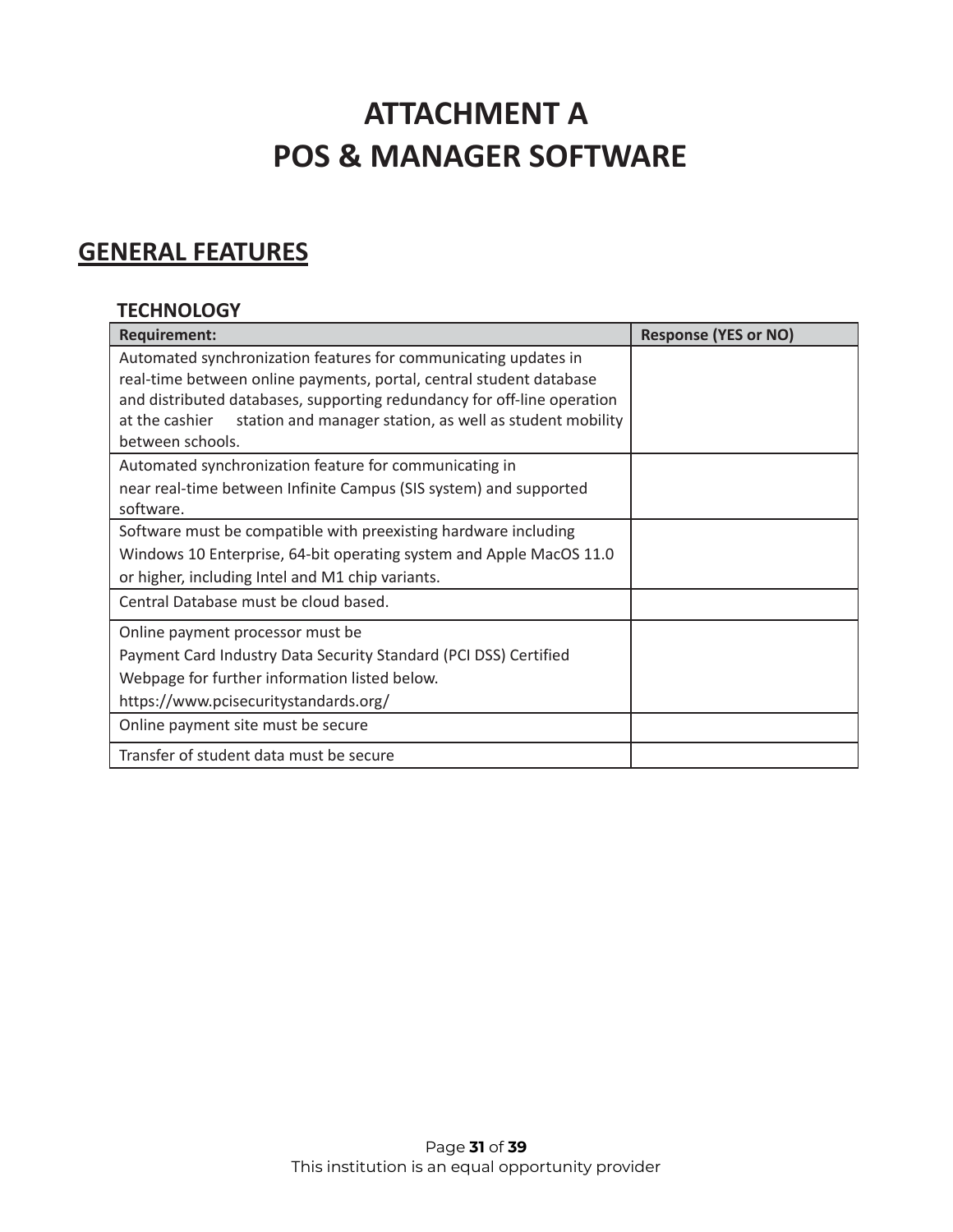#### **INVENTORY**

| <b>Requirement:</b>                                                                                                                                                                                                                                 | <b>Response (YES or NO)</b> |
|-----------------------------------------------------------------------------------------------------------------------------------------------------------------------------------------------------------------------------------------------------|-----------------------------|
| Identify food and non-food items                                                                                                                                                                                                                    |                             |
| Identify purchased and commodity items                                                                                                                                                                                                              |                             |
| Support multiple vendors and supply units per items,                                                                                                                                                                                                |                             |
| including commodities                                                                                                                                                                                                                               |                             |
| Deplete spoilage and loss with reasons                                                                                                                                                                                                              |                             |
| The option to set up cost basis using contract price, last price, weighted<br>average, transfer cost, fair market value,                                                                                                                            |                             |
| delivery cost                                                                                                                                                                                                                                       |                             |
| Automated order feature at the site level using current Nutrition Services                                                                                                                                                                          |                             |
| Vendors. Please list all Vendors that are compatible with software.                                                                                                                                                                                 |                             |
| Ability to create an order based on par, predefined shopping lists, menu<br>forecast, virtual stock level including on-hand plus on order minus<br>committed stock, automatically split orders between vendor<br>supplied, District approved items. |                             |
| Ability to receive items manually or update receiving                                                                                                                                                                                               |                             |
| Track variances between ordered and received counts and                                                                                                                                                                                             |                             |
| prices                                                                                                                                                                                                                                              |                             |
| Allow sites the option to receive all items or to enter                                                                                                                                                                                             |                             |
| changes for items not received<br>Physical Inventory Counts and Value Reporting                                                                                                                                                                     |                             |
| Allow managers to reject items with reasons from                                                                                                                                                                                                    |                             |
| prepopulated rejection list                                                                                                                                                                                                                         |                             |
| Allow for the entry of additional cost such as delivery fee, processing fee,<br>broker's fee, storage fees, and pass<br>through value (net off invoice)                                                                                             |                             |
| User would be able to enter zero received for shorted/out                                                                                                                                                                                           |                             |
| of stock items and discrepancies with the option to back order the item                                                                                                                                                                             |                             |
| Provides the ability to display/print a report based on invoice<br>number/vendor which provides a listing of variances in price and<br>quantity between ordered and<br>received                                                                     |                             |
| Entry of counts in both usage units and purchase units                                                                                                                                                                                              |                             |
| Site user has the ability to setup and control physical                                                                                                                                                                                             |                             |
| inventory storage locations                                                                                                                                                                                                                         |                             |
| Physical inventory count sheets printable to match storage                                                                                                                                                                                          |                             |
| locations established by site user                                                                                                                                                                                                                  |                             |
| Display/Print variance report showing discrepancies in                                                                                                                                                                                              |                             |
| perpetual versus actual inventory balances                                                                                                                                                                                                          |                             |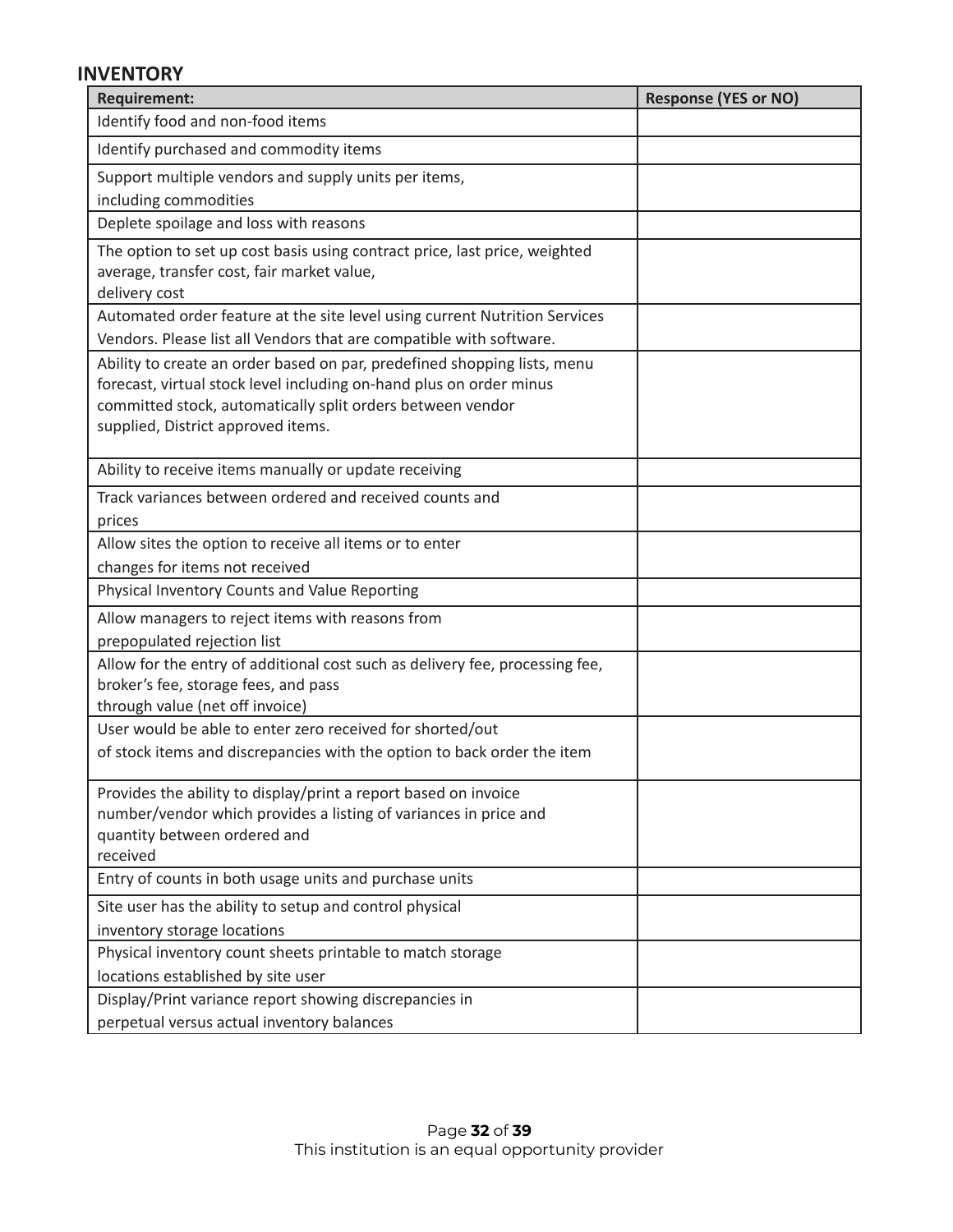### **PURCHASING**

| <b>Requirement:</b>                                     | <b>Response (YES or NO)</b> |
|---------------------------------------------------------|-----------------------------|
| Ability to preselect specific site orders for automatic |                             |
| approval                                                |                             |
| Automatically transform requisitions to purchase orders |                             |
| and supply orders based on supply chain hierarchy       |                             |
| Summarize orders for multiple sites for drop ship by    |                             |
| vendor                                                  |                             |
| Block items from appearing at specific sites            |                             |
| Block sites from ordering specific items                |                             |

### **FREE AND REDUCED APPLICATION PROCESSING**

| <b>Requirement:</b>                                                                | <b>Response (YES or NO)</b> |
|------------------------------------------------------------------------------------|-----------------------------|
| Complies with current USDA and state application                                   |                             |
| regulations                                                                        |                             |
| Direct certification via file import                                               |                             |
| Built-in interface to accept online free and reduced                               |                             |
| Applications.                                                                      |                             |
| Complete Verification module                                                       |                             |
| Integration with on-line web applications                                          |                             |
| Automated year end rollover process                                                |                             |
| Notifies the user up to ten (10) days in advance when a                            |                             |
| "Pending" application expires                                                      |                             |
| Software generates Notification letters (Increase or                               |                             |
| decrease in benefits)                                                              |                             |
| The Meal Application software must be able to integrate with the District's Rocket |                             |
| Scan, by Image One, Free and Reduced meal application processing system for        |                             |
| paper applications.                                                                |                             |
| https://www.rocketscan.com/free-and-reduced-meal-application-scanning/             |                             |
| On-line Meal Application software must be able to be accessed by                   |                             |
| Parents/Guardians by either; desktop computers, laptops, tablets, and hand held    |                             |
| mobile devices (Phones/Tablets).                                                   |                             |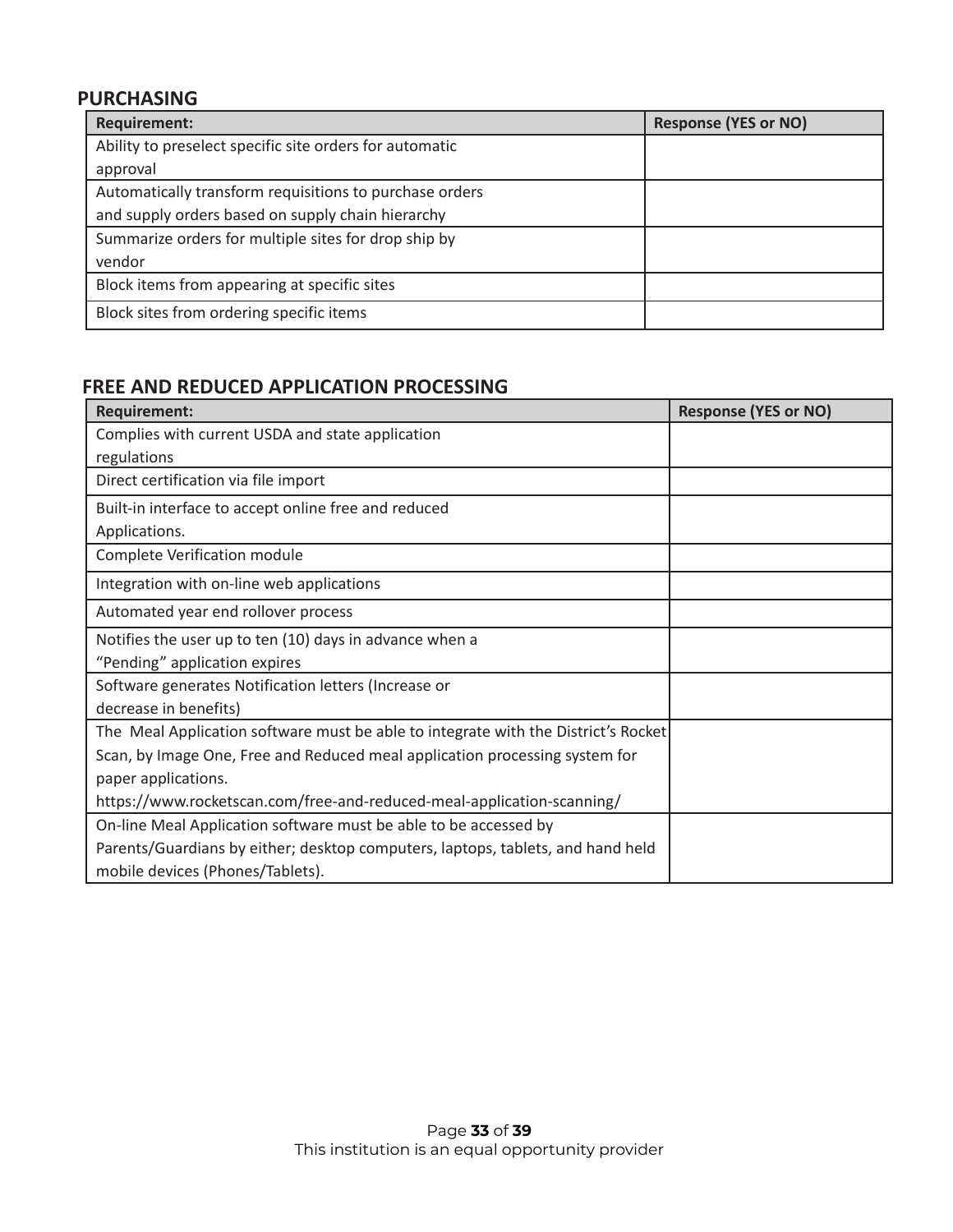## **MENU PLANNING AND NUTRIENT ANALYSIS**

| <b>Requirement:</b>                                                             | <b>Response (YES or NO)</b> |
|---------------------------------------------------------------------------------|-----------------------------|
| <b>USDA approved Nutrient Standard Menu Planning</b>                            |                             |
| Complies with HHFKA / Preloaded with the latest USDA                            |                             |
| Child Nutrition (CN) database version                                           |                             |
| Food based component menu planning                                              |                             |
| Inventory/Commodity/Ingredient Management                                       |                             |
| Recipe Management / Finished Product Management                                 |                             |
| HACCP, Allergens and Target Temperature support                                 |                             |
| Create, edit and delete menu templates for each meal and                        |                             |
| age group                                                                       |                             |
| Create, edit and delete cycle menus from menu templates                         |                             |
| View average nutrition of a menu for 3-7 days with the                          |                             |
| ability to drill down to day, menu, pattern, recipe, and item                   |                             |
| Display costing per serving, cost per person, and food cost                     |                             |
| percentage                                                                      |                             |
| Calendar menu can be printed and exported to other                              |                             |
| programs to allow for enhancement with graphic and additional notes             |                             |
| Allow export of calendar into other programs to allow for                       |                             |
| enhancements such as allergen codes, nutrition, and export to HTML for          |                             |
| web display                                                                     |                             |
| Scale menu forecasts based on entering overall meal count<br>forecast           |                             |
| <b>Editable Menu Item Counts</b>                                                |                             |
|                                                                                 |                             |
| Support editing of individual menu item counts for offer<br>versus serve        |                             |
| Distinguish between reimbursable meal forecast, adult,                          |                             |
| and ala carte forecast for nutrition analysis                                   |                             |
| Analyze actual nutrition data after production record is                        |                             |
| complete                                                                        |                             |
| Allow user to view actual nutrient analysis based on                            |                             |
| amounts entered from production records                                         |                             |
| Support unlimited nutrition categories                                          |                             |
| District can determine and set up categories based on                           |                             |
| needs - such as entrée, vegetable, fruit, etc.                                  |                             |
| Transform recipe into finished goods without linking                            |                             |
| inventory items                                                                 |                             |
| Each recipe allows for multiple serving unit descriptions, food component       |                             |
| definitions, and links to an ingredient<br>and/or finished goods nutrition data |                             |
|                                                                                 |                             |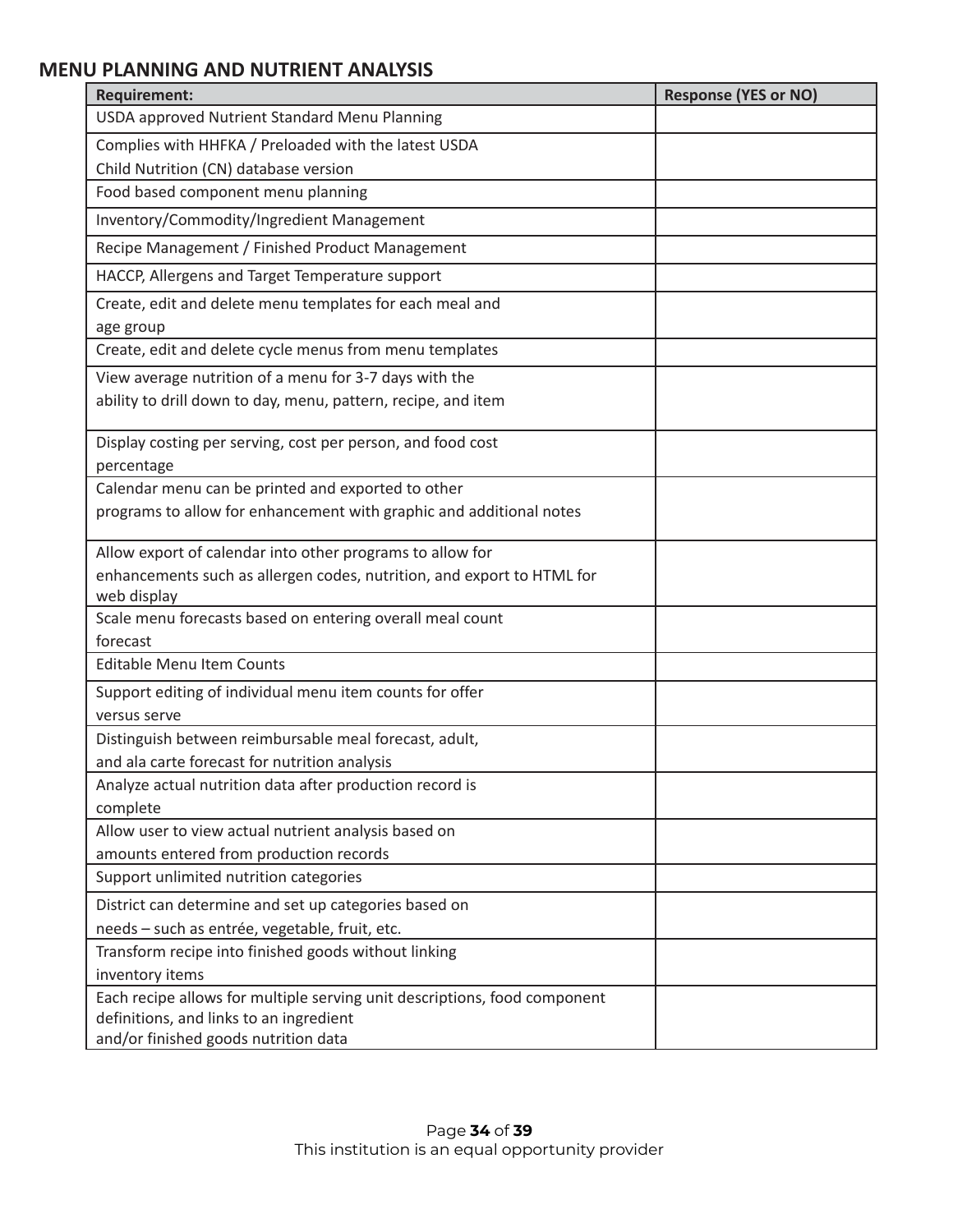| Recipes are a finished product                                                                              |  |
|-------------------------------------------------------------------------------------------------------------|--|
| Every recipe is automatically a finished product upon                                                       |  |
| production and can be ordered, received, counted, and wasted/spoiled                                        |  |
| Preloaded database to include USDA recipes and USDA items.                                                  |  |
| Ingredients/Recipes can be downloaded, copied, linked and re-linked to and<br>from the Child Nutrition (CN) |  |
| database                                                                                                    |  |
| Downloaded ingredients/recipes cannot be edited by the                                                      |  |
| user / site                                                                                                 |  |
| Site users cannot change recipes and/or ingredients other                                                   |  |
| than portions needed for production                                                                         |  |
| Manual or scannable entry of nutrition data                                                                 |  |
| Ability to print (detailed) menu formatted reports showing each menu items                                  |  |
| nutrient continents, i.e. carbohydrates, fat, calories, etc. not just total                                 |  |
| nutrients for the day                                                                                       |  |
| (summary)                                                                                                   |  |

#### **FOOD PRODUCTION**

| <b>Requirement:</b>                                                                                                                                                                                                                             | <b>Response (YES or NO)</b> |
|-------------------------------------------------------------------------------------------------------------------------------------------------------------------------------------------------------------------------------------------------|-----------------------------|
| District user defined production records                                                                                                                                                                                                        |                             |
| District can design production records based on their needs and criteria to<br>include inventory item number, vendor item number, pack size, portions per<br>pack and serving size. Information is automatically generated based<br>on the menu |                             |
| Print production records based on local and state                                                                                                                                                                                               |                             |
| guidelines                                                                                                                                                                                                                                      |                             |
| Display production record screen for data entry based on                                                                                                                                                                                        |                             |
| menu plan                                                                                                                                                                                                                                       |                             |
| Hide or display ingredients of recipes                                                                                                                                                                                                          |                             |
| Record target temperature, time of withdrawal of item from heating or<br>cooling source, temperature at<br>withdrawal, and holding temperature on serving line                                                                                  |                             |
| Automatically create finished goods for produced items                                                                                                                                                                                          |                             |
| Automatically return finished goods to stock or spoil<br>finished goods after posting usage<br>Left-over Management                                                                                                                             |                             |
| Allow site manager to add leftovers to the menu                                                                                                                                                                                                 |                             |
| Allow adjustment of preparation requirements based on<br>leftovers available                                                                                                                                                                    |                             |
| Automatically deplete raw ingredients from inventory<br>when integrated with inventory module                                                                                                                                                   |                             |
| Allow site managers to choose between: Waste, Freeze                                                                                                                                                                                            |                             |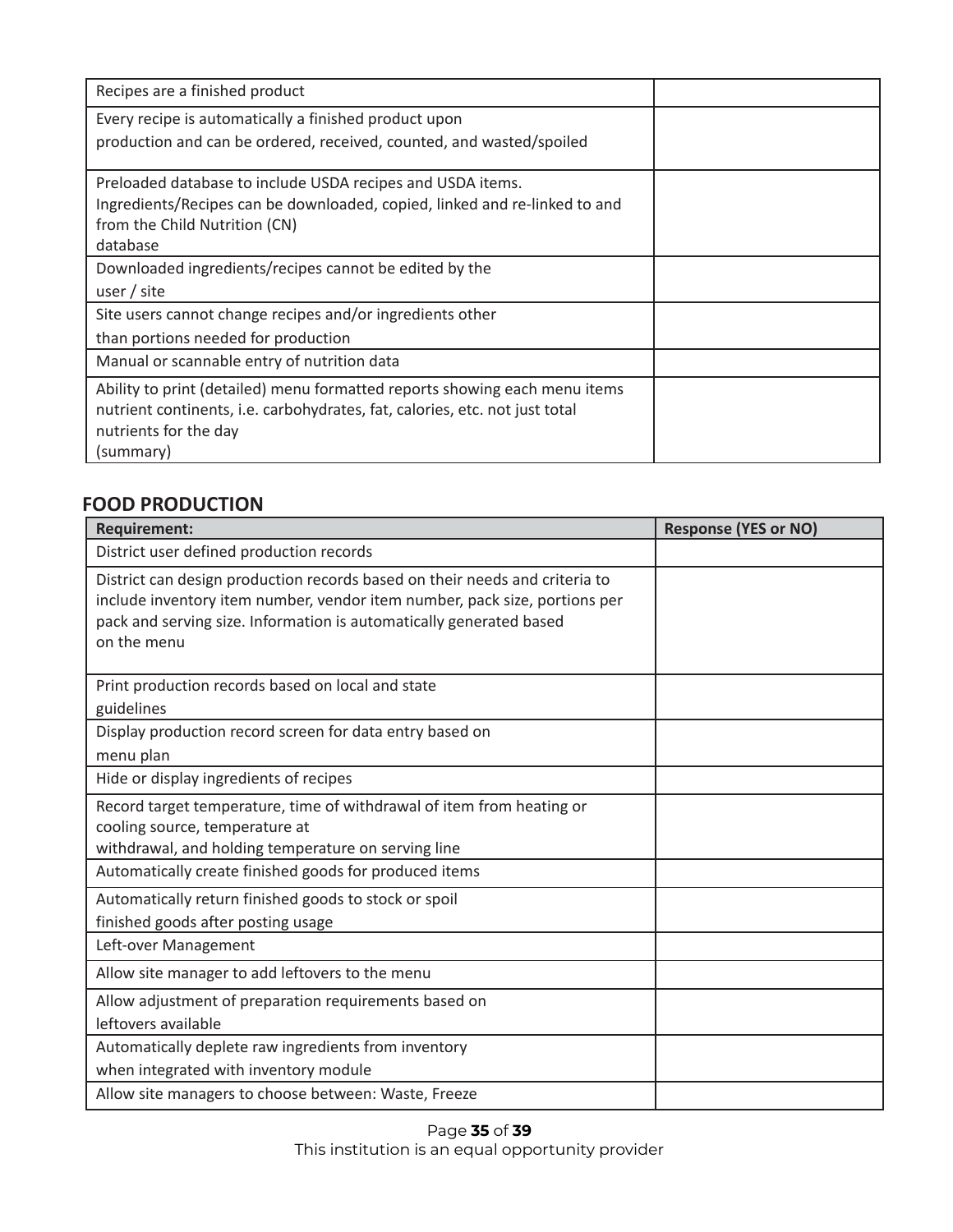| (with use by date), Refrigerate (with use by date), and Use next day (with use |  |
|--------------------------------------------------------------------------------|--|
| by date)                                                                       |  |

#### **ON-LINE WEB PAYMENT PROCESSING**

| <b>Requirement:</b>                                                           | <b>Response (YES or NO)</b> |
|-------------------------------------------------------------------------------|-----------------------------|
| Parent account management (ability for parents to set up email alerts on      |                             |
| student's balance, set up automatic scheduled payments, able to view purchase |                             |
| history, divide payments between students in family and at different          |                             |
| building sites)                                                               |                             |
| Ability to send balance alert email or text, both low and                     |                             |
| negative balance                                                              |                             |
| On-line payment via web or phone                                              |                             |
| Ability for parents to use credit card, debit card or e-check                 |                             |
| Provides detailed monthly banking and financial reports                       |                             |
| Ability to setup recurring payments                                           |                             |
| Low convenience fee for parents                                               |                             |

#### **MEAL ACCOUNTABILITY & FULLY INTEGRATED FRONT OFFICE**

| <b>Requirement:</b>                                             | <b>Response (YES or NO)</b> |
|-----------------------------------------------------------------|-----------------------------|
| Centralized student database account management                 |                             |
| Enrollment interface- INIFINITE CAMPUS                          |                             |
| Payment updated from web portal in real time                    |                             |
| Balances updated with school cafeterias within seconds          |                             |
| Student/Adult accounts accessible from any school site          |                             |
| POS with real time balances                                     |                             |
| Ability to limit or restrict Student/Adult access at site level |                             |
| or site group (Middle, High)                                    |                             |
| Centralized payment and refund capabilities                     |                             |
| Capable of restricting student/adult account access by site     |                             |
| groups (Middle and High)                                        |                             |
| Generate USDA Edit Check report                                 |                             |
| Generate USDA approved reimbursement report                     |                             |
| Support Provision One and Two and CEP                           |                             |
| Allow students and adults to access their accounts from         |                             |
| any cafeteria with local or home authority                      |                             |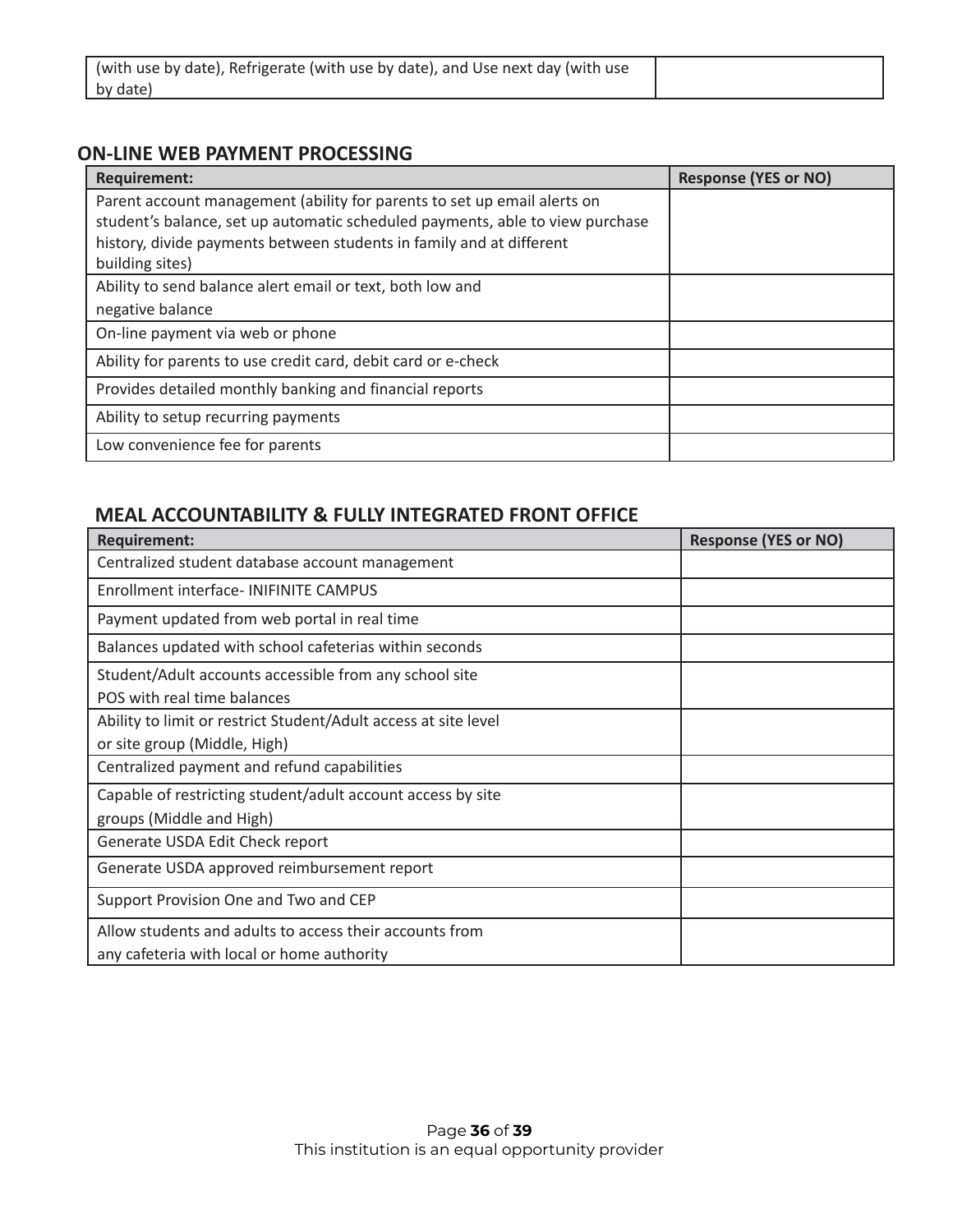| Ability to provide customizable reports                                                                                |  |
|------------------------------------------------------------------------------------------------------------------------|--|
| Export data to a variety of formats; Excel, Word, PDF, Text                                                            |  |
| and CSV formats/spreadsheets                                                                                           |  |
| Meal eligibilities categories are defined by the District                                                              |  |
| office (free/reduced/paid/adult/employee, etc.)                                                                        |  |
| Variable report generating criteria                                                                                    |  |
| The ability to generate reports based on all schools,                                                                  |  |
| groups of schools, or individual schools                                                                               |  |
| Reports screen includes a preview option                                                                               |  |
| Allow the user to select correct reports before printing it                                                            |  |
| Reports can be set to automatically generate                                                                           |  |
| Reports are displayed on screen with the option to save,                                                               |  |
| print or export the report                                                                                             |  |
| End of day reports can be set up to generate after site                                                                |  |
| completes end of day routine. Criteria for which reports to auto generate can be                                       |  |
| determined by executive users                                                                                          |  |
| Centralizing importing and exporting of student pictures                                                               |  |
| Pictures are loaded onto the centralized database                                                                      |  |
| Centralized keyboard and menu management                                                                               |  |
| Menu templates are set up by Central Office with site manager having access to                                         |  |
| change/update for that site only                                                                                       |  |
| with drag and drop interface                                                                                           |  |
| Bank deposit reconciliation                                                                                            |  |
| Allows for 30 operating day grace for previous year eligibility status and                                             |  |
| ability to add students to a                                                                                           |  |
| "temporary" class during the grace period                                                                              |  |
| POS/Meal Application system must be able to roll back student's meal status to                                         |  |
| the "date the household submits an applications", and recoup/recalculate any                                           |  |
| Free/Reduce/Paid meal status and monies owed/collected to student account.                                             |  |
| For further information, please see CA CDE policy bulletin # SNP-08-2014<br>"Effective Date of F/RP Meal Eligibility". |  |
| https://www.cde.ca.gov/ls/nu/sn/mbsnp082014.asp                                                                        |  |
|                                                                                                                        |  |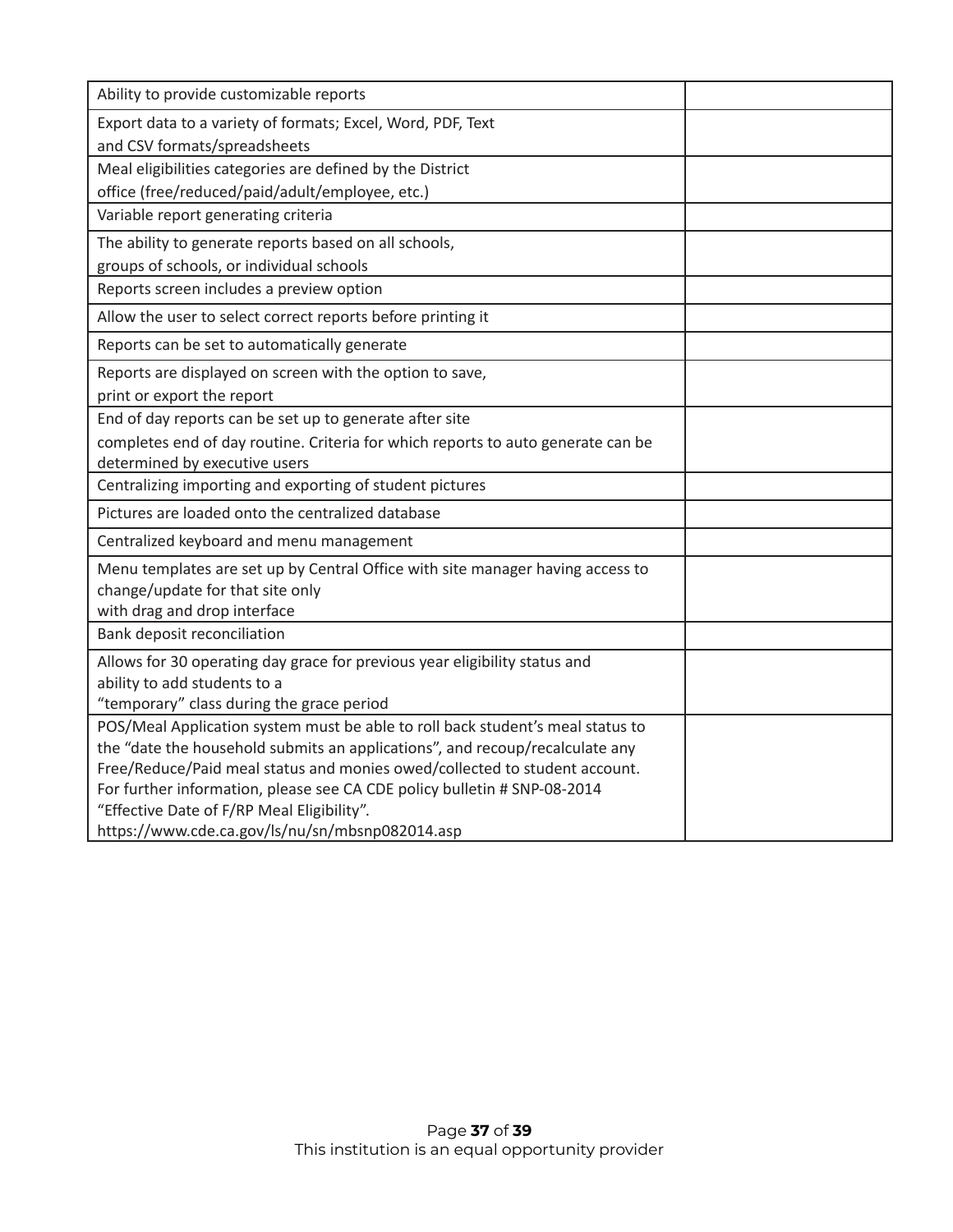## **POINT OF SALE**

| <b>Requirement:</b>                                                        | <b>Response (YES or NO)</b> |
|----------------------------------------------------------------------------|-----------------------------|
| Support multiple Point of Sale terminals per school                        |                             |
| Touch screen accommodates right or left hand user                          |                             |
| Interface. Customizable touch screen software for key size, shape, colors, |                             |
| and number of items on screen and graphics                                 |                             |
| Programmable keys with at least 80 item keys                               |                             |
| Purchases can be made with cash, check or from student's                   |                             |
| account                                                                    |                             |
| Charging a meal requires pressing one button                               |                             |
| Support NO ID cash sales                                                   |                             |
| Support dual serving lines per cashier register                            |                             |
| Support prepayment at the POS                                              |                             |
| Cashier can enter cash or check information, including                     |                             |
| check number without leaving the sales screen                              |                             |
| Apply change to account without leaving the sales                          |                             |
| transaction                                                                |                             |
| One button charging option while still in the sales screen                 |                             |
| Query can be done by name, PIN, or ID                                      |                             |
| Provide for bar-coded ID card                                              |                             |
| Ability to use non-proprietary ID reader devices (Pin pad,                 |                             |
| barcode) for student identification                                        |                             |
| Allow cashier to enter ID                                                  |                             |
| Student information and sales screen includes picture,                     |                             |
| notes, name, ID and account balance                                        |                             |
| Ability for sales screen to notify cashier of account alerts (allergy, low |                             |
| balance, customizable notes and<br>Student/Adult is from another site)     |                             |
| Support sales by class roster on screen                                    |                             |
| Allow correction voiding and correction of sales                           |                             |
| transaction based on user defined criteria                                 |                             |
| Provide for the ability to limit or authorize voids and sales correction   |                             |
| based on predefined hierarchy. Administrators and managers would be        |                             |
| allowed; cashier would not be                                              |                             |
| allowed                                                                    |                             |
| Support grade, student, adult and employee sensitive                       |                             |
| pricing<br><b>Emergency Roster</b>                                         |                             |
| Allow sites to print emergency roster by class or grade for                |                             |
| manual sales entry, if needed                                              |                             |
| Support electronic or manual cash drawers                                  |                             |
| Support tiered meal pricing                                                |                             |
| Patron picture displays at any terminal during sales                       |                             |